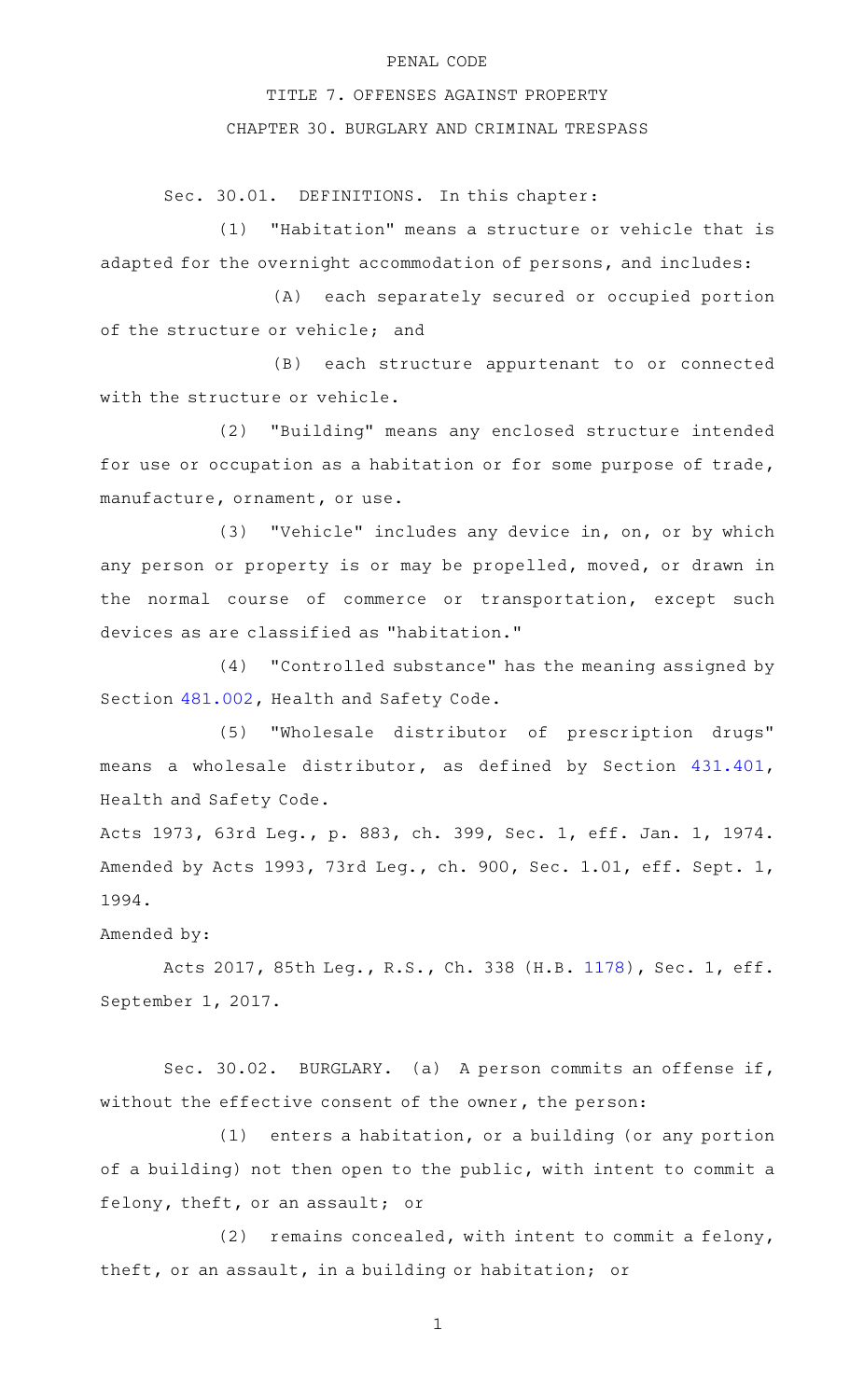(3) enters a building or habitation and commits or attempts to commit a felony, theft, or an assault.

(b) For purposes of this section, "enter" means to intrude:

 $(1)$  any part of the body; or

 $(2)$  any physical object connected with the body.

(c) Except as provided in Subsection  $(c-1)$  or  $(d)$ , an offense under this section is a:

(1) state jail felony if committed in a building other than a habitation; or

(2) felony of the second degree if committed in a habitation.

 $(c-1)$  An offense under this section is a felony of the third degree if:

(1) the premises are a commercial building in which a controlled substance is generally stored, including a pharmacy, clinic, hospital, nursing facility, or warehouse; and

(2) the person entered or remained concealed in that building with intent to commit a theft of a controlled substance.

(d) An offense under this section is a felony of the first degree if:

 $(1)$  the premises are a habitation; and

(2) any party to the offense entered the habitation with intent to commit a felony other than felony theft or committed or attempted to commit a felony other than felony theft. Acts 1973, 63rd Leg., p. 883, ch. 399, Sec. 1, eff. Jan. 1, 1974. Amended by Acts 1993, 73rd Leg., ch. 900, Sec. 1.01, eff. Sept. 1, 1994; Acts 1995, 74th Leg., ch. 318, Sec. 8, eff. Sept. 1, 1995; Acts 1999, 76th Leg., ch. 727, Sec. 1, eff. Sept. 1, 1999. Amended by:

Acts 2017, 85th Leg., R.S., Ch. 338 (H.B. [1178](http://www.legis.state.tx.us/tlodocs/85R/billtext/html/HB01178F.HTM)), Sec. 2, eff. September 1, 2017.

Sec. 30.03. BURGLARY OF COIN-OPERATED OR COIN COLLECTION MACHINES. (a) A person commits an offense if, without the effective consent of the owner, he breaks or enters into any coin-operated machine, coin collection machine, or other coin-operated or coin collection receptacle, contrivance,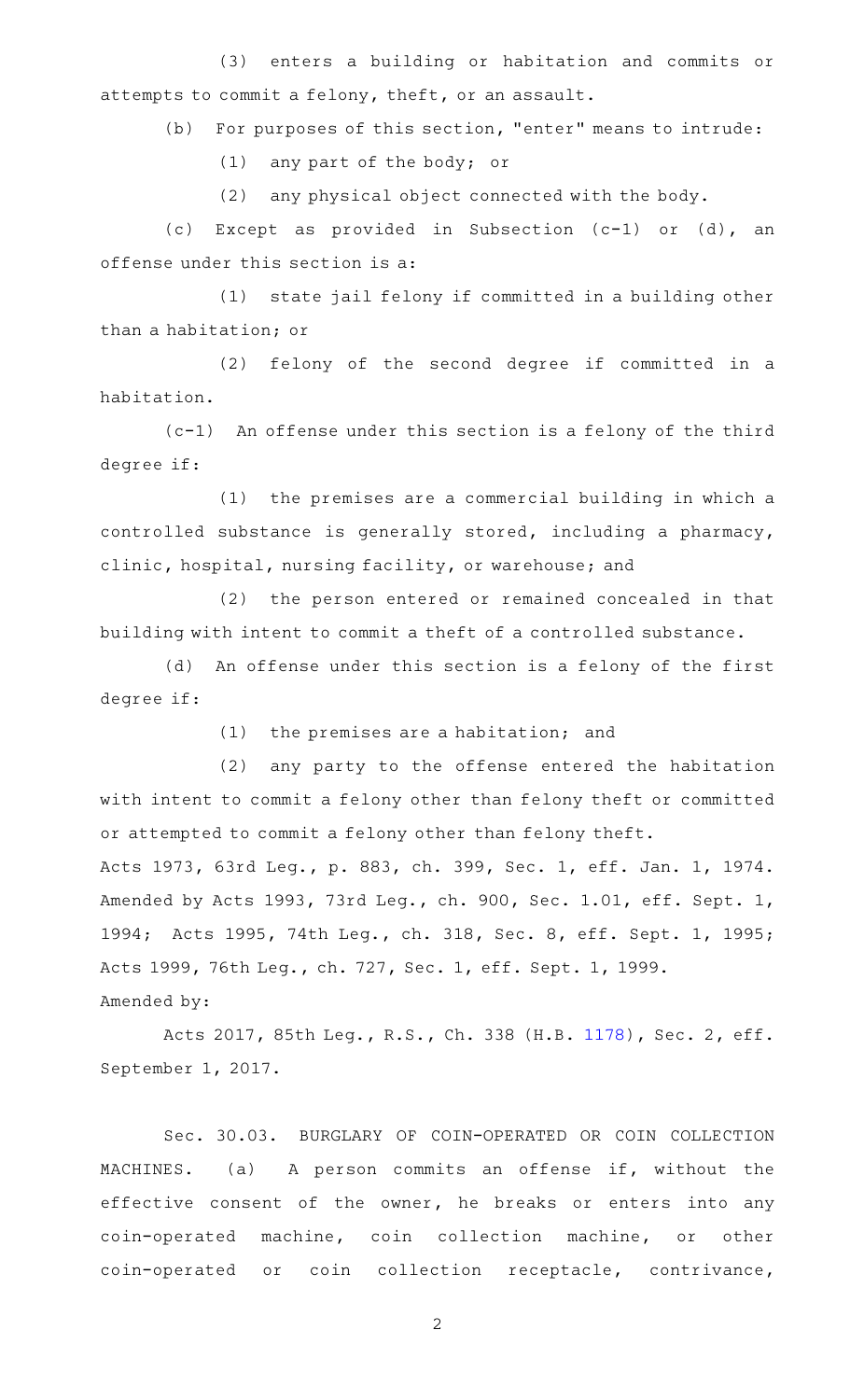apparatus, or equipment used for the purpose of providing lawful amusement, sales of goods, services, or other valuable things, or telecommunications with intent to obtain property or services.

(b) For purposes of this section, "entry" includes every kind of entry except one made with the effective consent of the owner.

(c) An offense under this section is a Class A misdemeanor. Acts 1973, 63rd Leg., p. 883, ch. 399, Sec. 1, eff. Jan. 1, 1974. Amended by Acts 1987, 70th Leg., ch. 62, Sec. 1, eff. Sept. 1, 1987; Acts 1993, 73rd Leg., ch. 900, Sec. 1.01, eff. Sept. 1, 1994.

Sec. 30.04. BURGLARY OF VEHICLES. (a) A person commits an offense if, without the effective consent of the owner, he breaks into or enters a vehicle or any part of a vehicle with intent to commit any felony or theft.

(b) For purposes of this section, "enter" means to intrude:

 $(1)$  any part of the body; or

 $(2)$  any physical object connected with the body.

(c) For purposes of this section, a container or trailer carried on a rail car is a part of the rail car.

(d) An offense under this section is a Class A misdemeanor, except that:

 $(1)$  the offense is a Class A misdemeanor with a minimum term of confinement of six months if it is shown on the trial of the offense that the defendant has been previously convicted of an offense under this section;

 $(2)$  the offense is a state jail felony if:

 $(A)$  it is shown on the trial of the offense that the defendant has been previously convicted two or more times of an offense under this section; or

(B) the vehicle or part of the vehicle broken into or entered is a rail car; and

 $(3)$  the offense is a felony of the third degree if:

(A) the vehicle broken into or entered is owned or operated by a wholesale distributor of prescription drugs; and  $(B)$  the actor breaks into or enters that vehicle

with the intent to commit theft of a controlled substance.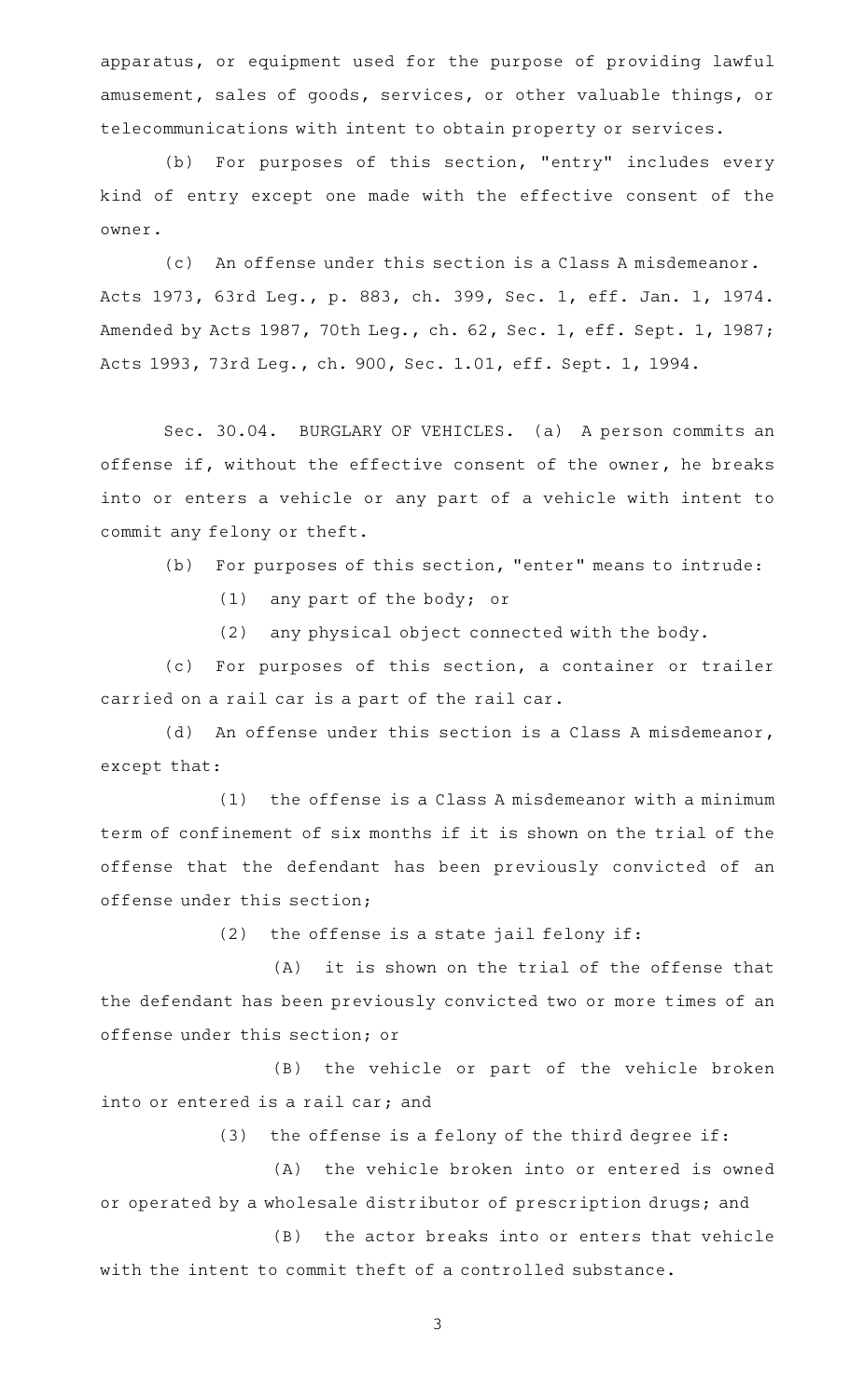$(d-1)$  For the purposes of Subsection  $(d)$ , a defendant has been previously convicted under this section if the defendant was adjudged guilty of the offense or entered a plea of guilty or nolo contendere in return for a grant of deferred adjudication, regardless of whether the sentence for the offense was ever imposed or whether the sentence was probated and the defendant was subsequently discharged from community supervision.

(e) It is a defense to prosecution under this section that the actor entered a rail car or any part of a rail car and was at that time an employee or a representative of employees exercising a right under the Railway Labor Act (45 U.S.C. Section 151 et seq.). Acts 1973, 63rd Leg., p. 883, ch. 399, Sec. 1, eff. Jan. 1, 1974. Amended by Acts 1993, 73rd Leg., ch. 900, Sec. 1.01, eff. Sept. 1, 1994; Acts 1999, 76th Leg., ch. 916, Sec. 1, eff. Sept. 1, 1999. Amended by:

Acts 2007, 80th Leg., R.S., Ch. 308 (H.B. [1887](http://www.legis.state.tx.us/tlodocs/80R/billtext/html/HB01887F.HTM)), Sec. 1, eff. September 1, 2007.

Acts 2017, 85th Leg., R.S., Ch. 338 (H.B. [1178](http://www.legis.state.tx.us/tlodocs/85R/billtext/html/HB01178F.HTM)), Sec. 3, eff. September 1, 2017.

Sec. 30.05. CRIMINAL TRESPASS. (a) A person commits an offense if the person enters or remains on or in property of another, including residential land, agricultural land, a recreational vehicle park, a building, a general residential operation operating as a residential treatment center, or an aircraft or other vehicle, without effective consent and the person:

- (1) had notice that the entry was forbidden; or
- (2) received notice to depart but failed to do so.
- (b) For purposes of this section:
	- $(1)$  "Entry" means the intrusion of the entire body.
	- (2) "Notice" means:

(A) oral or written communication by the owner or someone with apparent authority to act for the owner;

(B) fencing or other enclosure obviously designed to exclude intruders or to contain livestock;

(C) a sign or signs posted on the property or at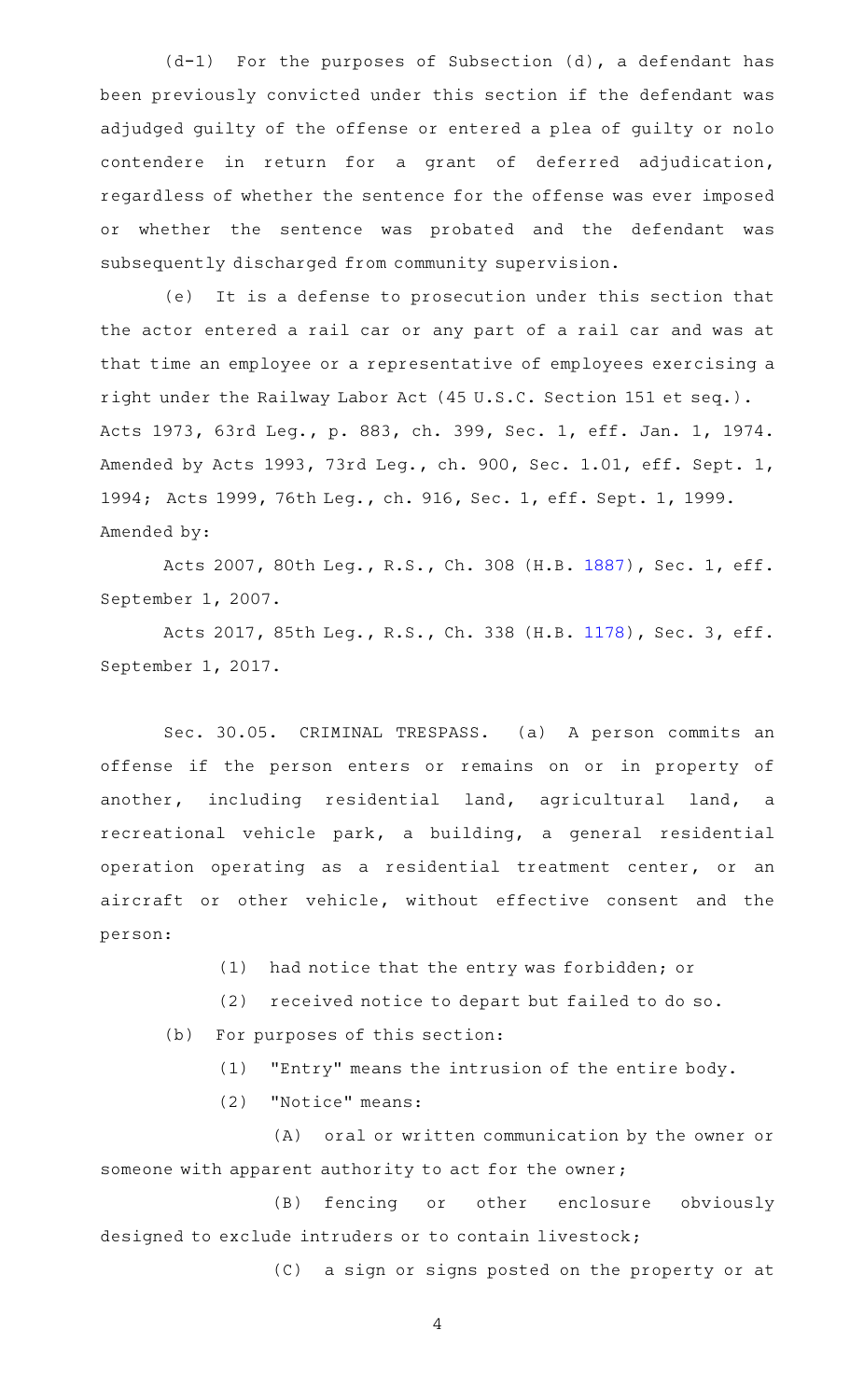the entrance to the building, reasonably likely to come to the attention of intruders, indicating that entry is forbidden;

(D) the placement of identifying purple paint marks on trees or posts on the property, provided that the marks are:

(i) vertical lines of not less than eight inches in length and not less than one inch in width;

(ii) placed so that the bottom of the mark is not less than three feet from the ground or more than five feet from the ground; and

(iii) placed at locations that are readily visible to any person approaching the property and no more than:

(a) 100 feet apart on forest land; or

(b) 1,000 feet apart on land other

than forest land; or

(E) the visible presence on the property of a crop grown for human consumption that is under cultivation, in the process of being harvested, or marketable if harvested at the time of entry.

(3) "Shelter center" has the meaning assigned by Section [51.002](http://www.statutes.legis.state.tx.us/GetStatute.aspx?Code=HR&Value=51.002), Human Resources Code.

(4) "Forest land" means land on which the trees are potentially valuable for timber products.

(5) "Agricultural land" has the meaning assigned by Section [75.001](http://www.statutes.legis.state.tx.us/GetStatute.aspx?Code=CP&Value=75.001), Civil Practice and Remedies Code.

(6) "Superfund site" means a facility that:

(A) is on the National Priorities List established under Section 105 of the federal Comprehensive Environmental Response, Compensation, and Liability Act of 1980 (42 U.S.C. Section 9605); or

(B) is listed on the state registry established under Section [361.181](http://www.statutes.legis.state.tx.us/GetStatute.aspx?Code=HS&Value=361.181), Health and Safety Code.

(7) "Critical infrastructure facility" means one of the following, if completely enclosed by a fence or other physical barrier that is obviously designed to exclude intruders:

 $(A)$  a chemical manufacturing facility;

 $(B)$  a refinery;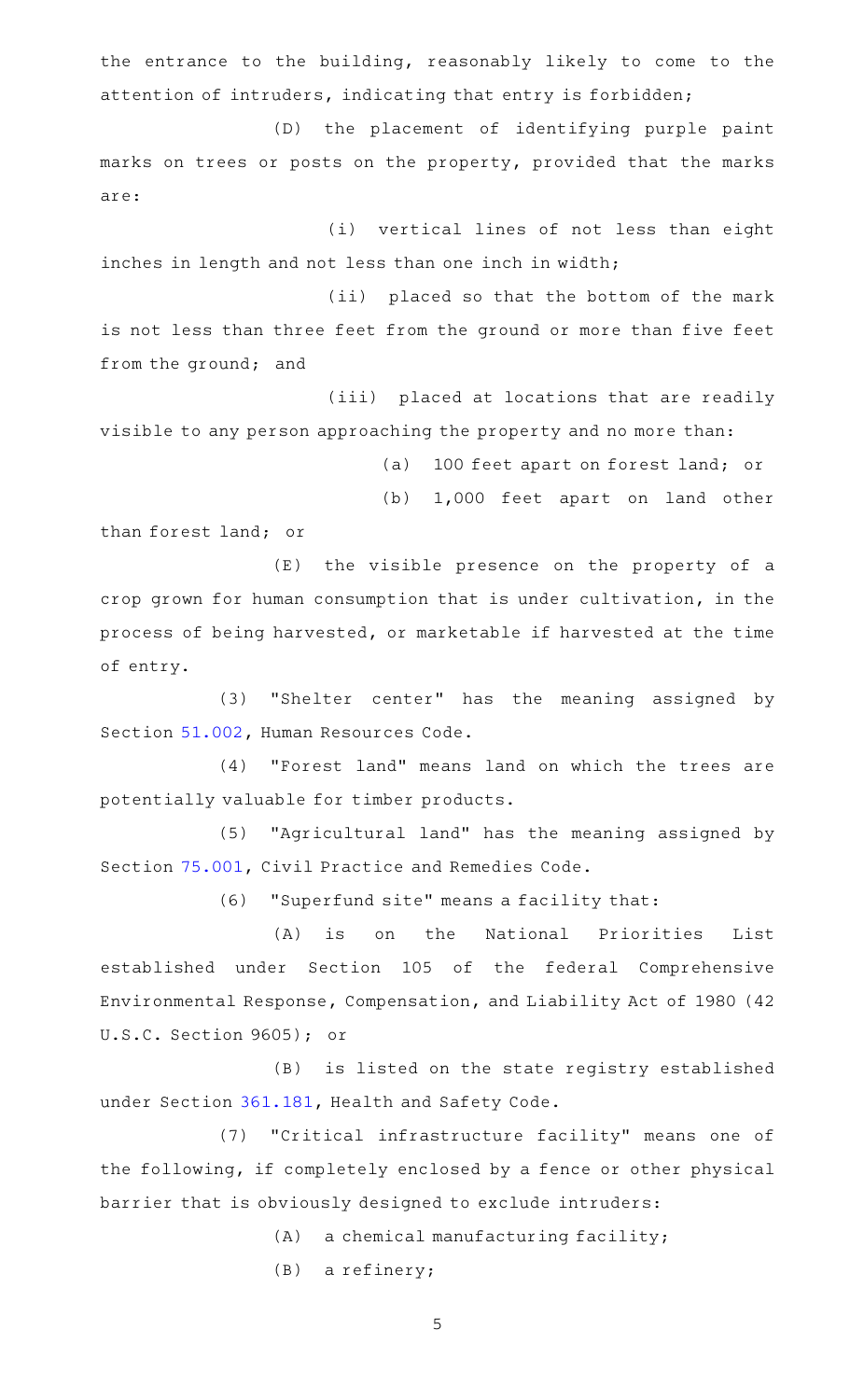(C) an electrical power generating facility, substation, switching station, electrical control center, or electrical transmission or distribution facility;

(D) a water intake structure, water treatment facility, wastewater treatment plant, or pump station;

(E) a natural gas transmission compressor station;

(F) a liquid natural gas terminal or storage facility;

(G) a telecommunications central switching office;

(H) a port, railroad switching yard, trucking terminal, or other freight transportation facility;

(I) a gas processing plant, including a plant used in the processing, treatment, or fractionation of natural gas; or

(J) a transmission facility used by a federally licensed radio or television station.

(8) "Protected freshwater area" has the meaning assigned by Section [90.001,](http://www.statutes.legis.state.tx.us/GetStatute.aspx?Code=PW&Value=90.001) Parks and Wildlife Code.

(9) "Recognized state" means another state with which the attorney general of this state, with the approval of the governor of this state, negotiated an agreement after determining that the other state:

(A) has firearm proficiency requirements for peace officers; and

(B) fully recognizes the right of peace officers commissioned in this state to carry weapons in the other state.

(10) "Recreational vehicle park" has the meaning assigned by Section [13.087,](http://www.statutes.legis.state.tx.us/GetStatute.aspx?Code=WA&Value=13.087) Water Code.

(11) "Residential land" means real property improved by a dwelling and zoned for or otherwise authorized for single-family or multifamily use.

(12) "Institution of higher education" has the meaning assigned by Section [61.003,](http://www.statutes.legis.state.tx.us/GetStatute.aspx?Code=ED&Value=61.003) Education Code.

(13) "General residential operation" has the meaning assigned by Section [42.002,](http://www.statutes.legis.state.tx.us/GetStatute.aspx?Code=HR&Value=42.002) Human Resources Code.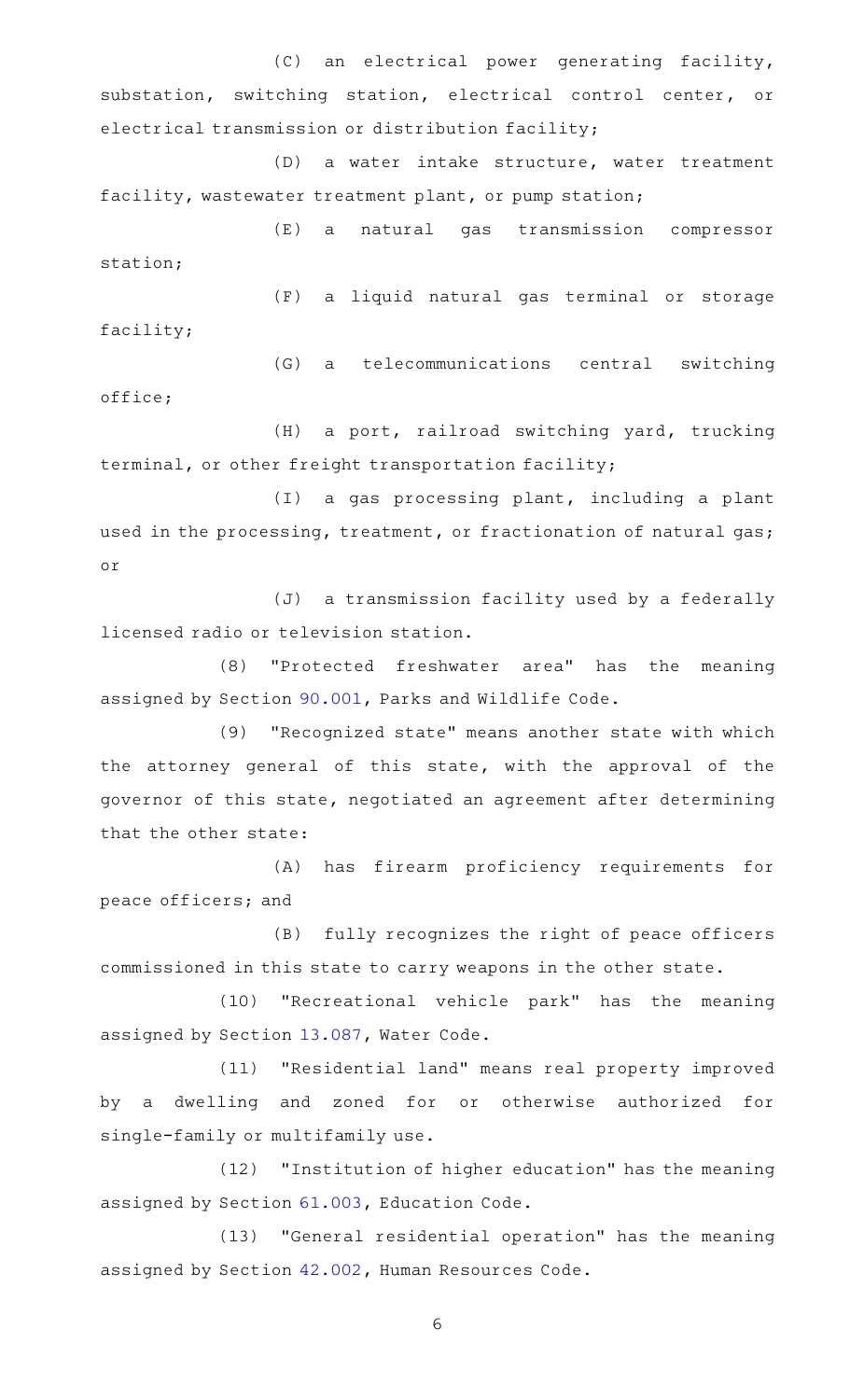(c) A person may provide notice that firearms are prohibited on the property by posting a sign at each entrance to the property that:

(1) includes language that is identical to or substantially similar to the following: "Pursuant to Section [30.05](http://www.statutes.legis.state.tx.us/GetStatute.aspx?Code=PE&Value=30.05), Penal Code (criminal trespass), a person may not enter this property with a firearm";

(2) includes the language described by Subdivision (1) in both English and Spanish;

(3) appears in contrasting colors with block letters at least one inch in height; and

(4) is displayed in a conspicuous manner clearly visible to the public.

(d) Subject to Subsection  $(d-3)$ , an offense under this section is:

 $(1)$  a Class B misdemeanor, except as provided by Subdivisions (2) and (3);

 $(2)$  a Class C misdemeanor, except as provided by Subdivision (3), if the offense is committed:

(A) on agricultural land and within 100 feet of the boundary of the land; or

(B) on residential land and within 100 feet of a protected freshwater area; and

 $(3)$  a Class A misdemeanor if:

 $(A)$  the offense is committed:

 $(i)$  in a habitation or a shelter center;

(ii) on a Superfund site; or

(iii) on or in a critical infrastructure

facility;

(B) the offense is committed on or in property of an institution of higher education and it is shown on the trial of the offense that the person has previously been convicted of:

(i) an offense under this section relating to entering or remaining on or in property of an institution of higher education; or

(ii) an offense under Section  $51.204(b)(1)$  $51.204(b)(1)$ , Education Code, relating to trespassing on the grounds of an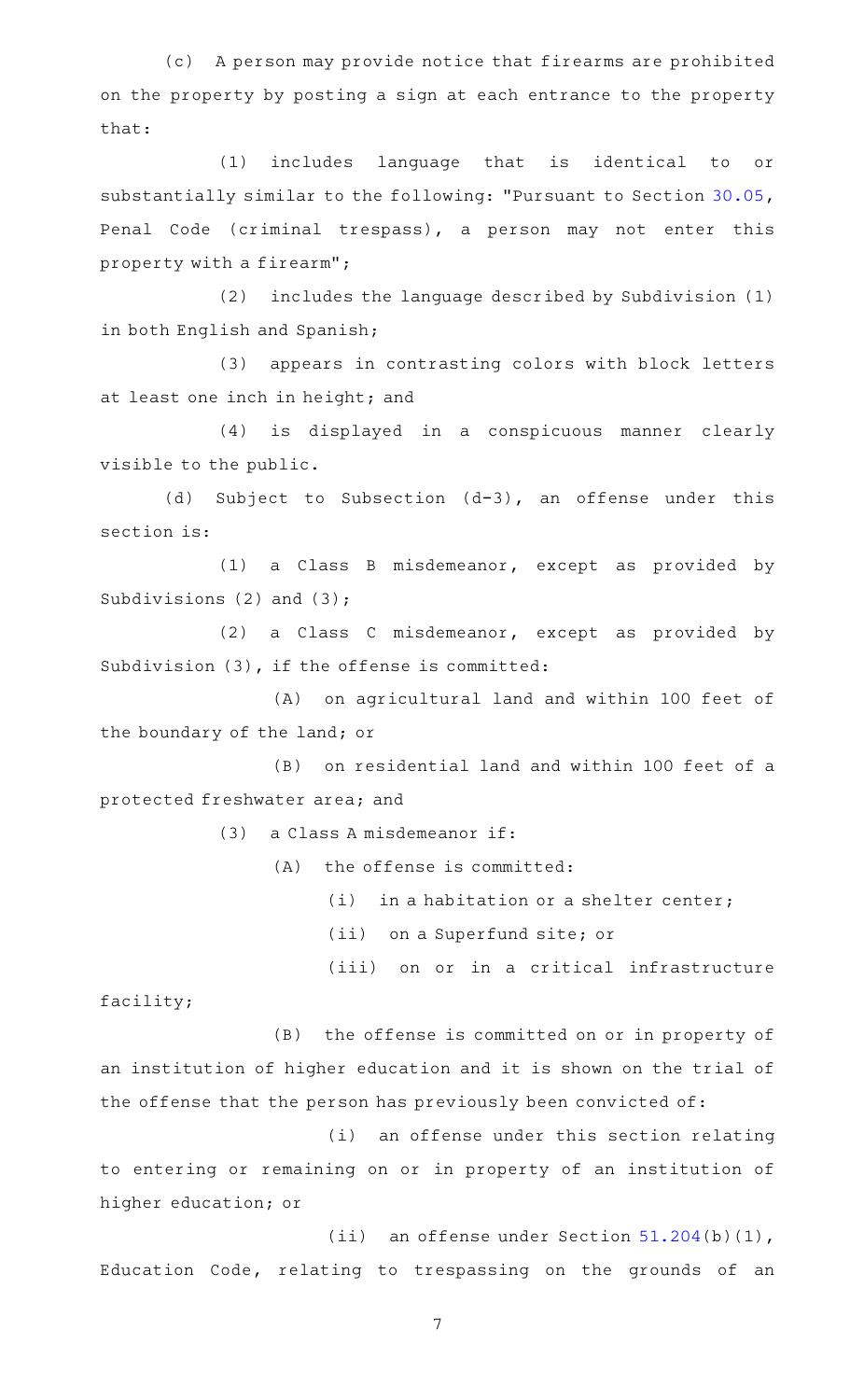institution of higher education;

(C) the person carries a deadly weapon during the commission of the offense; or

(D) the offense is committed on the property of or within a general residential operation operating as a residential treatment center.

 $(d-1)$  For the purposes of Subsection  $(d)(3)(B)$ , a person has previously been convicted of an offense described by that paragraph if the person was adjudged guilty of the offense or entered a plea of guilty or nolo contendere in return for a grant of deferred adjudication community supervision, regardless of whether the sentence for the offense was ever imposed or whether the sentence was probated and the person was subsequently discharged from deferred adjudication community supervision.

 $(d-2)$  At the punishment stage of a trial in which the attorney representing the state seeks the increase in punishment provided by Subsection (d)(3)(B), the defendant may raise the issue as to whether, at the time of the instant offense or the previous offense, the defendant was engaging in speech or expressive conduct protected by the First Amendment to the United States Constitution or Section [8](http://www.statutes.legis.state.tx.us/GetStatute.aspx?Code=CN&Value=1.8), Article I, Texas Constitution. If the defendant proves the issue in the affirmative by a preponderance of the evidence, the increase in punishment provided by Subsection (d)(3)(B) does not apply.

 $(d-3)$  An offense under this section is a Class C misdemeanor punishable by a fine not to exceed \$200 if the person enters the property, land, or building with a firearm or other weapon and the sole basis on which entry on the property or land or in the building was forbidden is that entry with a firearm or other weapon was forbidden, except that the offense is a Class A misdemeanor if it is shown on the trial of the offense that, after entering the property, land, or building with the firearm or other weapon, the actor:

(1) personally received from the owner of the property or another person with apparent authority to act for the owner notice that entry with a firearm or other weapon was forbidden, as given through:

(A) notice under Subsection  $(b)(2)(A)$ , including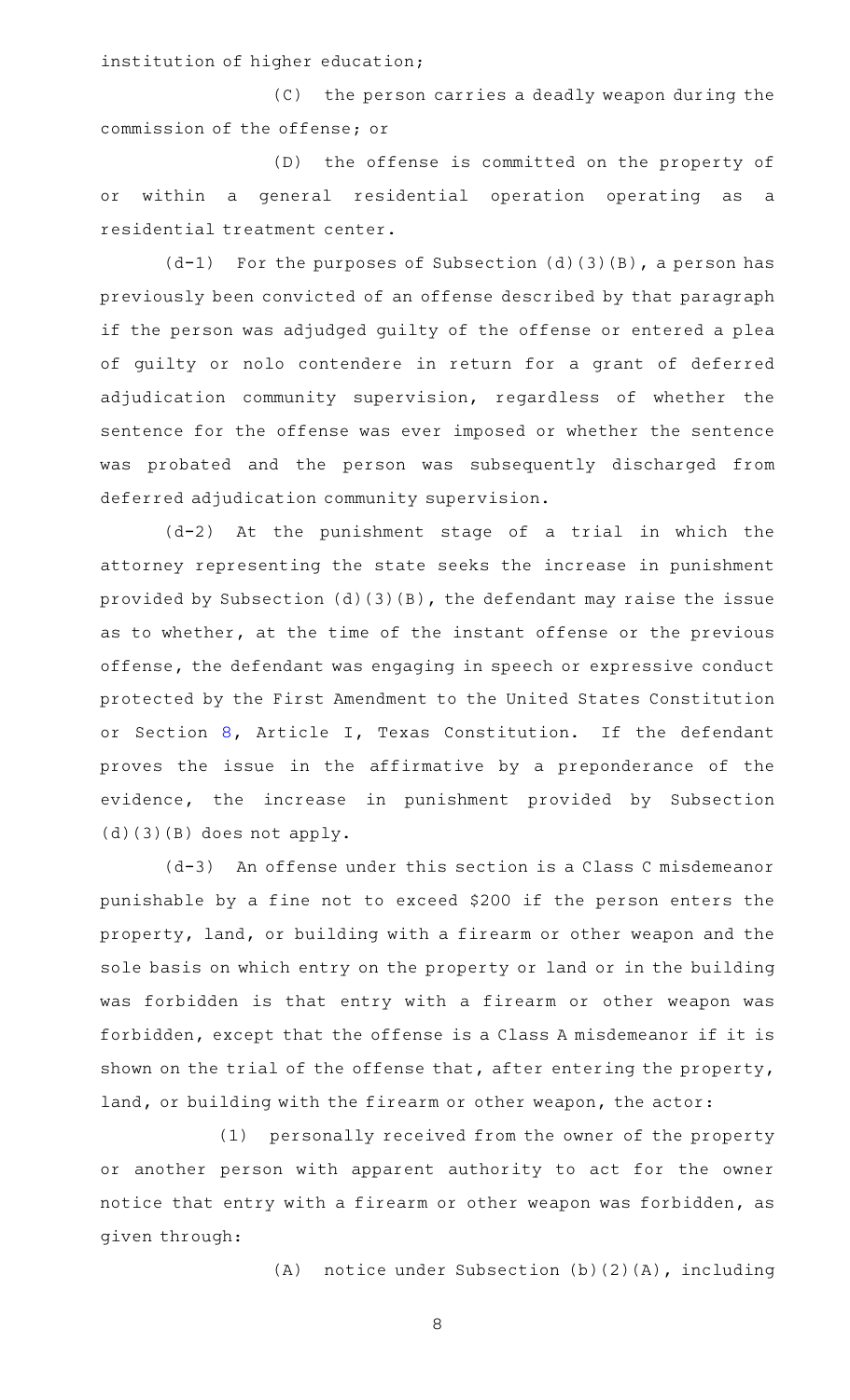oral or written communication; or

(B) if the actor is unable to reasonably understand the notice described by Paragraph (A), other personal notice that is reasonable under the circumstances; and

(2) subsequently failed to depart.

(e) It is a defense to prosecution under this section that the actor at the time of the offense was:

(1) a firefighter or emergency medical services personnel, as defined by Section [773.003](http://www.statutes.legis.state.tx.us/GetStatute.aspx?Code=HS&Value=773.003), Health and Safety Code, acting in the lawful discharge of an official duty under exigent circumstances;

 $(2)$  a person who was:

(A) an employee or agent of:

(i) an electric utility, as defined by Section [31.002](http://www.statutes.legis.state.tx.us/GetStatute.aspx?Code=UT&Value=31.002), Utilities Code;

(ii) a telecommunications provider, as defined by Section [51.002](http://www.statutes.legis.state.tx.us/GetStatute.aspx?Code=UT&Value=51.002), Utilities Code;

(iii) a video service provider or cable service provider, as defined by Section [66.002](http://www.statutes.legis.state.tx.us/GetStatute.aspx?Code=UT&Value=66.002), Utilities Code;

(iv) a gas utility, as defined by Section [101.003,](http://www.statutes.legis.state.tx.us/GetStatute.aspx?Code=UT&Value=101.003) Utilities Code, which for the purposes of this subsection includes a municipally owned utility as defined by that section;

 $(v)$  a gas utility, as defined by Section [121.001,](http://www.statutes.legis.state.tx.us/GetStatute.aspx?Code=UT&Value=121.001) Utilities Code;

(vi) a pipeline used for the transportation or sale of oil, gas, or related products; or

(vii) an electric cooperative or municipally owned utility, as defined by Section [11.003,](http://www.statutes.legis.state.tx.us/GetStatute.aspx?Code=UT&Value=11.003) Utilities Code; and

(B) performing a duty within the scope of that employment or agency; or

 $(3)$  a person who was:

(A) employed by or acting as agent for an entity that had, or that the person reasonably believed had, effective consent or authorization provided by law to enter the property; and

(B) performing a duty within the scope of that employment or agency.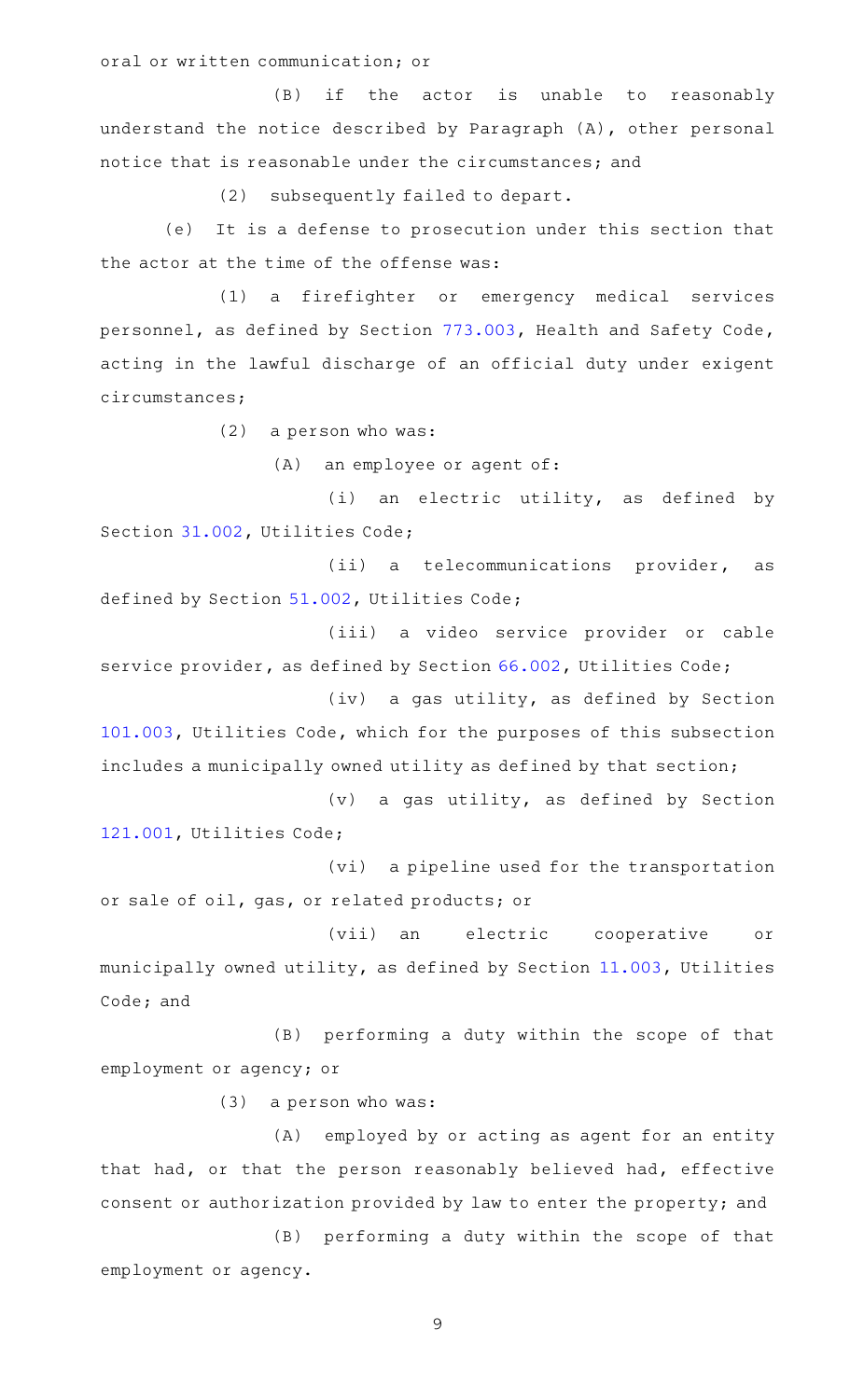$(f)$  It is a defense to prosecution under this section that:

(1) the basis on which entry on the property or land or in the building was forbidden is that entry with a handgun was forbidden; and

 $(2)$  the person was carrying:

 $(A)$  a license issued under Subchapter [H](http://www.statutes.legis.state.tx.us/GetStatute.aspx?Code=GV&Value=411.171), Chapter [411,](http://www.statutes.legis.state.tx.us/GetStatute.aspx?Code=GV&Value=411) Government Code, to carry a handgun; and

(B) a handgun:

 $(i)$  in a concealed manner; or

 $(iii)$  in a holster.

 $(f-1)$  It is a defense to prosecution under this section that:

(1) the basis on which entry on the property was forbidden is that entry with a firearm or firearm ammunition was forbidden;

 $(2)$  the actor is:

(A) an owner of an apartment in a condominium regime governed by Chapter [81,](http://www.statutes.legis.state.tx.us/GetStatute.aspx?Code=PR&Value=81) Property Code;

(B) an owner of a condominium unit governed by Chapter [82,](http://www.statutes.legis.state.tx.us/GetStatute.aspx?Code=PR&Value=82) Property Code;

(C) a tenant or guest of an owner described by Paragraph (A) or (B); or

(D) a guest of a tenant of an owner described by Paragraph (A) or (B);

 $(3)$  the actor:

(A) carries or stores a firearm or firearm ammunition in the condominium apartment or unit owner 's apartment or unit;

(B) carries a firearm or firearm ammunition directly en route to or from the condominium apartment or unit owner 's apartment or unit;

(C) carries a firearm or firearm ammunition directly en route to or from the actor 's vehicle located in a parking area provided for residents or guests of the condominium property; or

(D) carries or stores a firearm or firearm ammunition in the actor 's vehicle located in a parking area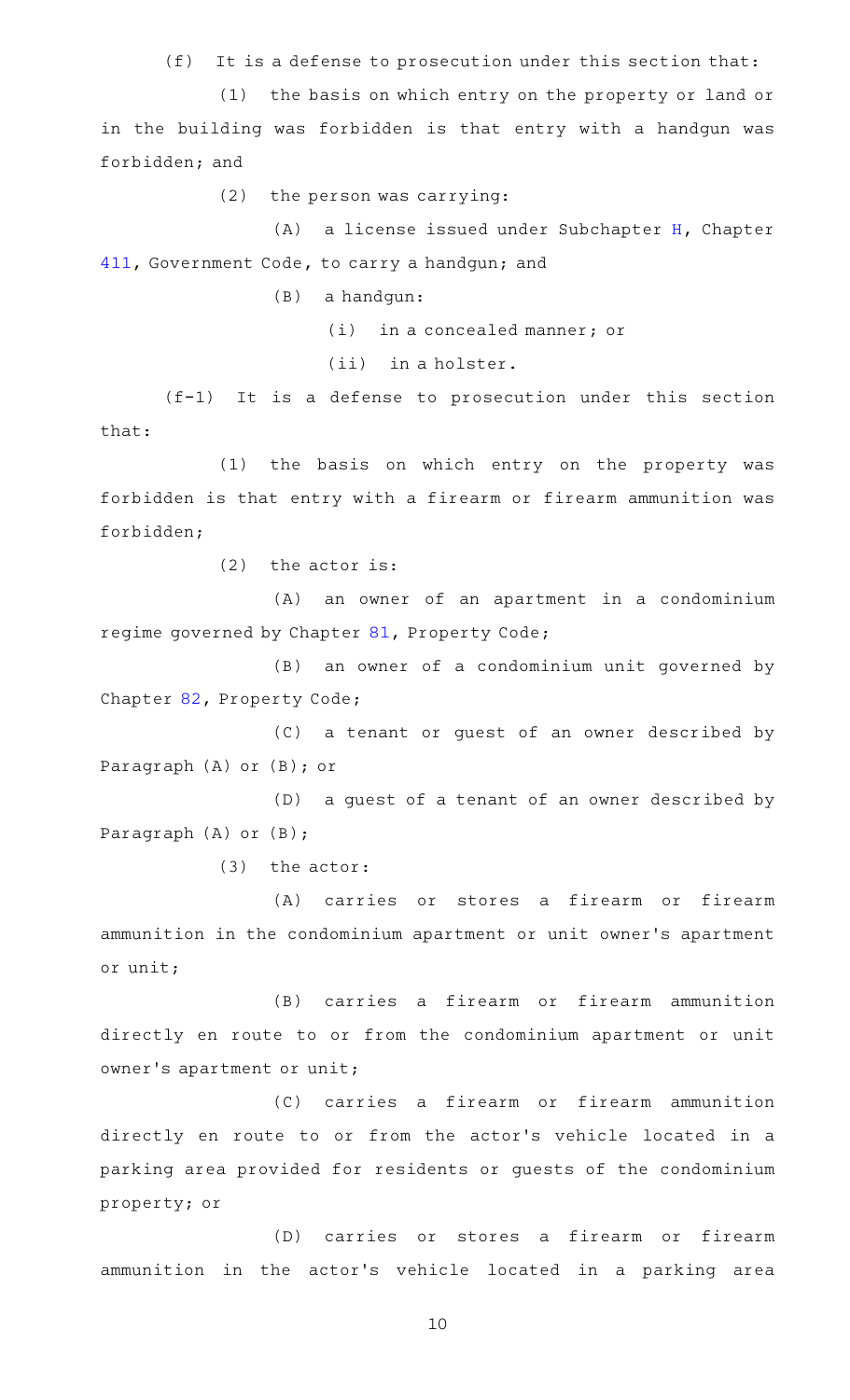provided for residents or guests of the condominium property; and

(4) the actor is not otherwise prohibited by law from possessing a firearm or firearm ammunition.

 $(f-2)$  It is a defense to prosecution under this section that:

(1) the basis on which entry on a leased premises governed by Chapter [92](http://www.statutes.legis.state.tx.us/GetStatute.aspx?Code=PR&Value=92), Property Code, was forbidden is that entry with a firearm or firearm ammunition was forbidden;

 $(2)$  the actor is a tenant of the leased premises or the tenant 's guest;

 $(3)$  the actor:

(A) carries or stores a firearm or firearm ammunition in the tenant 's rental unit;

(B) carries a firearm or firearm ammunition directly en route to or from the tenant's rental unit;

(C) carries a firearm or firearm ammunition directly en route to or from the actor 's vehicle located in a parking area provided for tenants or guests by the landlord of the leased premises; or

(D) carries or stores a firearm or firearm ammunition in the actor 's vehicle located in a parking area provided for tenants or guests by the landlord of the leased premises; and

(4) the actor is not otherwise prohibited by law from possessing a firearm or firearm ammunition.

 $(f-3)$  It is a defense to prosecution under this section that:

(1) the basis on which entry on a leased premises governed by Chapter [94](http://www.statutes.legis.state.tx.us/GetStatute.aspx?Code=PR&Value=94), Property Code, was forbidden is that entry with a firearm or firearm ammunition was forbidden;

 $(2)$  the actor is a tenant of a manufactured home lot or the tenant 's guest;

 $(3)$  the actor:

(A) carries or stores a firearm or firearm ammunition in the tenant 's manufactured home;

(B) carries a firearm or firearm ammunition directly en route to or from the tenant's manufactured home;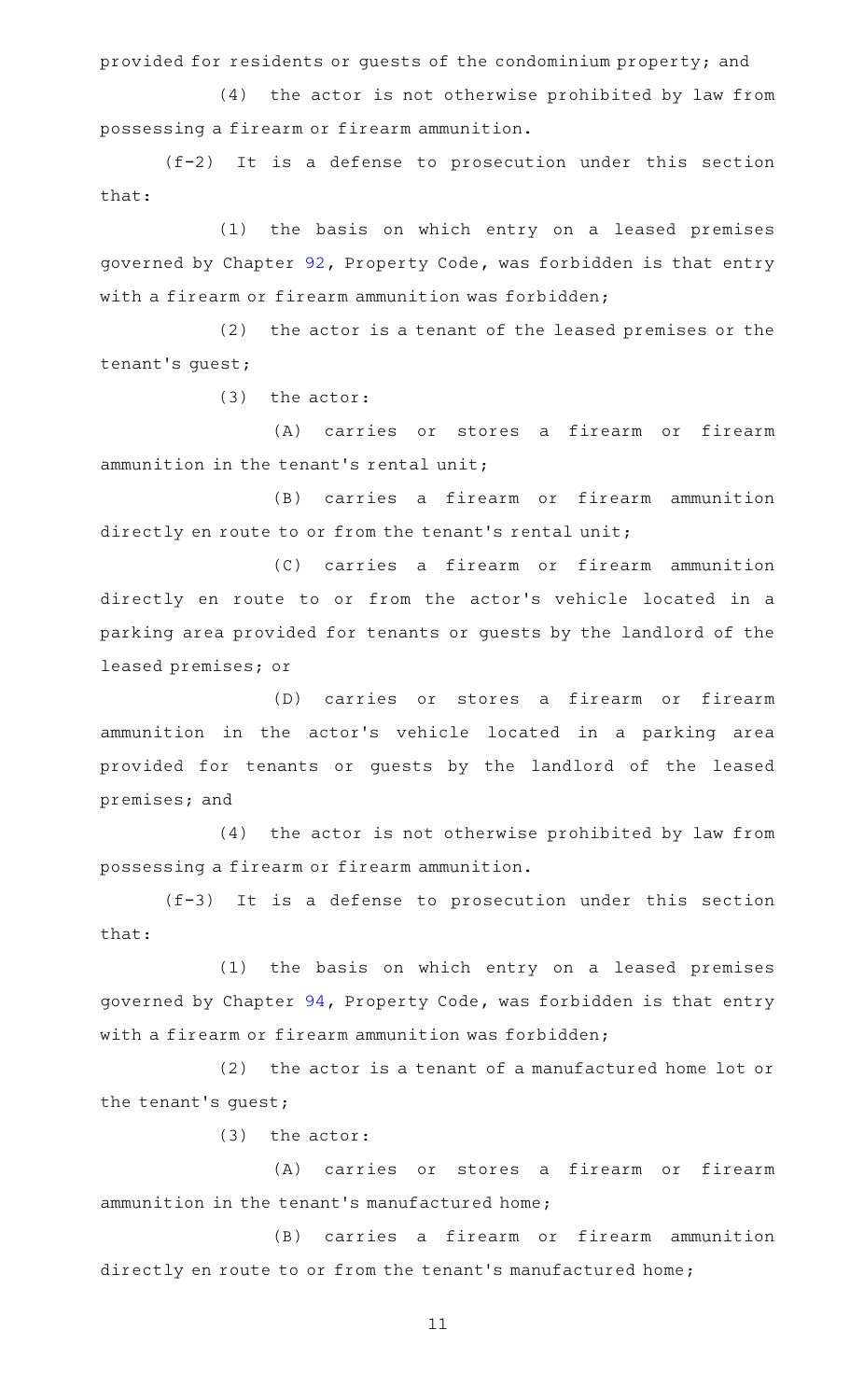(C) carries a firearm or firearm ammunition directly en route to or from the actor 's vehicle located in a parking area provided for tenants or tenants' guests by the landlord of the leased premises; or

(D) carries or stores a firearm or firearm ammunition in the actor 's vehicle located in a parking area provided for tenants or tenants' guests by the landlord of the leased premises; and

 $(4)$  the actor is not otherwise prohibited by law from possessing a firearm or firearm ammunition.

 $(f-4)$  It is a defense to prosecution under this section that:

(1) the conduct occurred on hotel property, and the basis on which entry on that property was forbidden is that entry with a firearm or firearm ammunition was forbidden;

 $(2)$  the actor is a guest of a hotel, as defined by Section [2155.101](http://www.statutes.legis.state.tx.us/GetStatute.aspx?Code=OC&Value=2155.101), Occupations Code; and

 $(3)$  the actor:

(A) carries or stores a firearm or firearm ammunition in the actor 's hotel room;

(B) carries a firearm or firearm ammunition directly en route to or from the hotel or the actor 's hotel room;

(C) carries a firearm or firearm ammunition directly en route to or from the actor 's vehicle located on the hotel property, including a vehicle in a parking area provided for hotel guests; or

(D) carries or stores a firearm or firearm ammunition in the actor 's vehicle located on the hotel property, including a vehicle in a parking area provided for hotel guests.

(g) It is a defense to prosecution under this section that the actor entered a railroad switching yard or any part of a railroad switching yard and was at that time an employee or a representative of employees exercising a right under the Railway Labor Act (45 U.S.C. Section 151 et seq.).

(h) At the punishment stage of a trial in which the attorney representing the state seeks the increase in punishment provided by Subsection (d)(3)(A)(iii), the defendant may raise the issue as to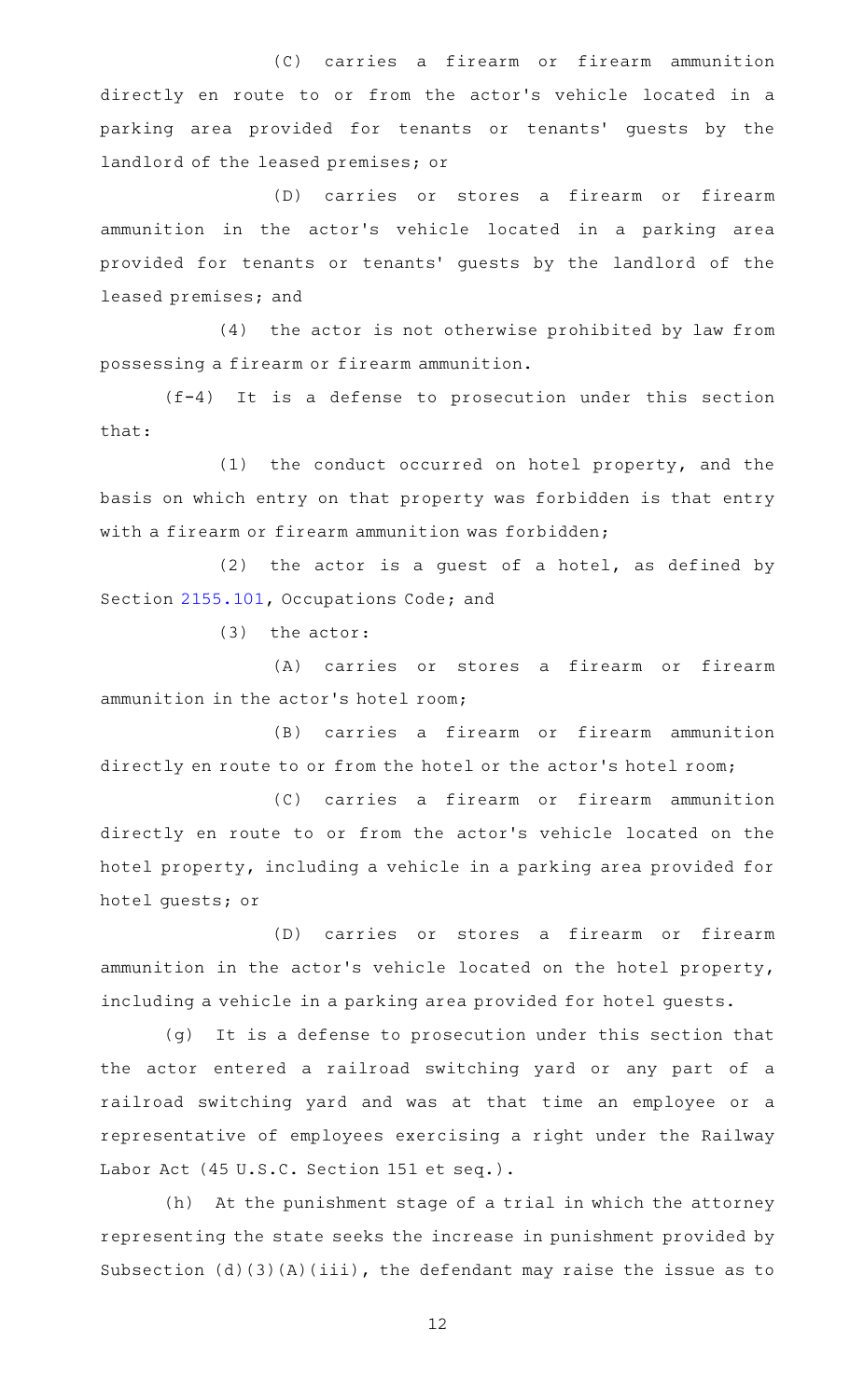whether the defendant entered or remained on or in a critical infrastructure facility as part of a peaceful or lawful assembly, including an attempt to exercise rights guaranteed by state or federal labor laws. If the defendant proves the issue in the affirmative by a preponderance of the evidence, the increase in punishment provided by Subsection (d)(3)(A)(iii) does not apply.

 $(i)$  This section does not apply if:

(1) the basis on which entry on the property or land or in the building was forbidden is that entry with a handgun or other weapon was forbidden; and

(2) the actor at the time of the offense was a peace officer, including a commissioned peace officer of a recognized state, or a special investigator under Article [2.122](http://www.statutes.legis.state.tx.us/GetStatute.aspx?Code=CR&Value=2.122), Code of Criminal Procedure, regardless of whether the peace officer or special investigator was engaged in the actual discharge of an official duty while carrying the weapon.

(j) Repealed by Acts 2009, 81st Leg., R.S., Ch. 1138, Sec. 4, eff. September 1, 2009.

Acts 1973, 63rd Leg., p. 883, ch. 399, Sec. 1, eff. Jan. 1, 1974. Amended by Acts 1979, 66th Leg., p. 1114, ch. 530, Sec. 3, eff. Aug. 27, 1979; Acts 1981, 67th Leg., p. 2385, ch. 596, Sec. 1, eff. Sept. 1, 1981; Acts 1989, 71st Leg., ch. 139, Sec. 1, eff. Sept. 1, 1989; Acts 1991, 72nd Leg., ch. 308, Sec. 1, eff. Sept. 1, 1991; Acts 1993, 73rd Leg., ch. 24, Sec. 1, eff. Sept. 1, 1993; Acts 1993, 73rd Leg., ch. 900, Sec. 1.01, eff. Sept. 1, 1994; Acts 1997, 75th Leg., ch. 1229, Sec. 1, 2, eff. Sept. 1, 1997; Acts 1999, 76th Leg., ch. 161, Sec. 1, eff. Sept. 1, 1999; Acts 1999, 76th Leg., ch. 169, Sec. 1, 2, eff. Sept. 1, 1999; Acts 1999, 76th Leg., ch. 765, Sec. 1, 2, eff. Sept. 1, 1999; Acts 2001, 77th Leg., ch. 1420, Sec. 16.002, 21.001(94), eff. Sept. 1, 2001; Acts 2003, 78th Leg., ch. 1078, Sec. 1, eff. Sept. 1, 2003; Acts 2003, 78th Leg., ch. 1178, Sec. 1, eff. Sept. 1, 2003; Acts 2003, 78th Leg., ch. 1276, Sec. 14B.001, eff. Sept. 1, 2003.

## Amended by:

Acts 2005, 79th Leg., Ch. 1093 (H.B. [2110](http://www.legis.state.tx.us/tlodocs/79R/billtext/html/HB02110F.HTM)), Sec. 3, eff. September 1, 2005.

Acts 2005, 79th Leg., Ch. 1337 (S.B. [9](http://www.legis.state.tx.us/tlodocs/79R/billtext/html/SB00009F.HTM)), Sec. 20, eff. June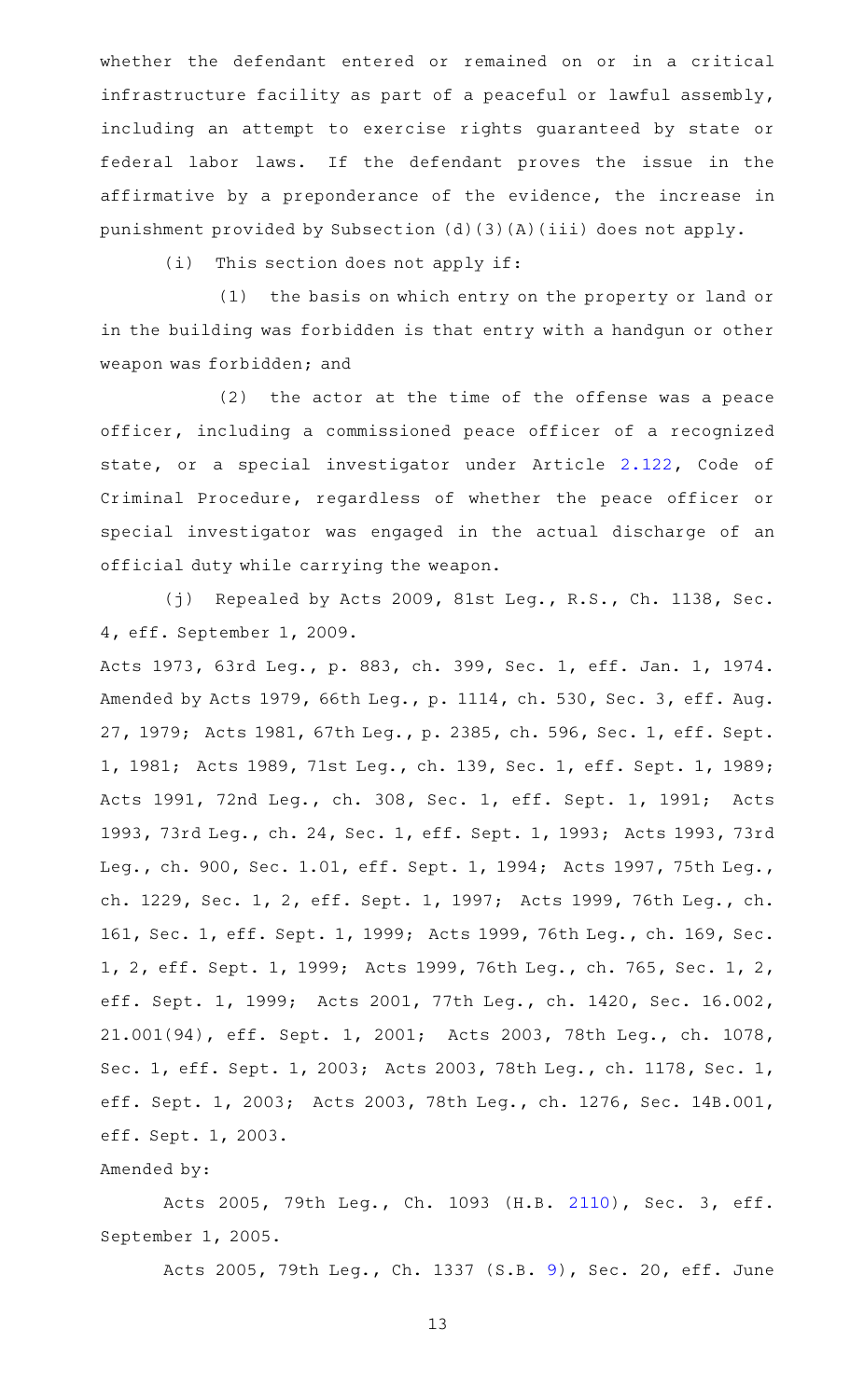18, 2005.

Acts 2005, 79th Leg., Ch. 1337 (S.B. [9](http://www.legis.state.tx.us/tlodocs/79R/billtext/html/SB00009F.HTM)), Sec. 21, eff. June 18, 2005.

Acts 2007, 80th Leg., R.S., Ch. 921 (H.B. [3167\)](http://www.legis.state.tx.us/tlodocs/80R/billtext/html/HB03167F.HTM), Sec. 17.001(61), eff. September 1, 2007.

Acts 2007, 80th Leg., R.S., Ch. 921 (H.B. [3167\)](http://www.legis.state.tx.us/tlodocs/80R/billtext/html/HB03167F.HTM), Sec. 17.002(13), eff. September 1, 2007.

Acts 2009, 81st Leg., R.S., Ch. 1138 (H.B. [2609](http://www.legis.state.tx.us/tlodocs/81R/billtext/html/HB02609F.HTM)), Sec. 1, eff. September 1, 2009.

Acts 2009, 81st Leg., R.S., Ch. 1138 (H.B. [2609](http://www.legis.state.tx.us/tlodocs/81R/billtext/html/HB02609F.HTM)), Sec. 2, eff. September 1, 2009.

Acts 2009, 81st Leg., R.S., Ch. 1138 (H.B. [2609](http://www.legis.state.tx.us/tlodocs/81R/billtext/html/HB02609F.HTM)), Sec. 3, eff. September 1, 2009.

Acts 2009, 81st Leg., R.S., Ch. 1138 (H.B. [2609](http://www.legis.state.tx.us/tlodocs/81R/billtext/html/HB02609F.HTM)), Sec. 4, eff. September 1, 2009.

Acts 2011, 82nd Leg., R.S., Ch. 91 (S.B. [1303](http://www.legis.state.tx.us/tlodocs/82R/billtext/html/SB01303F.HTM)), Sec. 20.001, eff. September 1, 2011.

Acts 2013, 83rd Leg., R.S., Ch. 564 (S.B. [701](http://www.legis.state.tx.us/tlodocs/83R/billtext/html/SB00701F.HTM)), Sec. 1, eff. September 1, 2013.

Acts 2013, 83rd Leg., R.S., Ch. 613 (S.B. [1268](http://www.legis.state.tx.us/tlodocs/83R/billtext/html/SB01268F.HTM)), Sec. 1, eff. September 1, 2013.

Acts 2013, 83rd Leg., R.S., Ch. 1302 (H.B. [3142](http://www.legis.state.tx.us/tlodocs/83R/billtext/html/HB03142F.HTM)), Sec. 12, eff. June 14, 2013.

Acts 2015, 84th Leg., R.S., Ch. 437 (H.B. [910\)](http://www.legis.state.tx.us/tlodocs/84R/billtext/html/HB00910F.HTM), Sec. 40, eff. January 1, 2016.

Acts 2017, 85th Leg., R.S., Ch. 602 (S.B. [1649](http://www.legis.state.tx.us/tlodocs/85R/billtext/html/SB01649F.HTM)), Sec. 1, eff. September 1, 2017.

Acts 2017, 85th Leg., R.S., Ch. 602 (S.B. [1649](http://www.legis.state.tx.us/tlodocs/85R/billtext/html/SB01649F.HTM)), Sec. 2, eff. September 1, 2017.

Acts 2019, 86th Leg., R.S., Ch. 39 (H.B. [302](http://www.legis.state.tx.us/tlodocs/86R/billtext/html/HB00302F.HTM)), Sec. 1, eff. September 1, 2019.

Acts 2021, 87th Leg., R.S., Ch. 481 (H.B. [2112](http://www.legis.state.tx.us/tlodocs/87R/billtext/html/HB02112F.HTM)), Sec. 1, eff. September 1, 2021.

Acts 2021, 87th Leg., R.S., Ch. 518 (S.B. [550](http://www.legis.state.tx.us/tlodocs/87R/billtext/html/SB00550F.HTM)), Sec. 2, eff. September 1, 2021.

Acts 2021, 87th Leg., R.S., Ch. 807 (H.B. [1540\)](http://www.legis.state.tx.us/tlodocs/87R/billtext/html/HB01540F.HTM), Sec. 23, eff. September 1, 2021.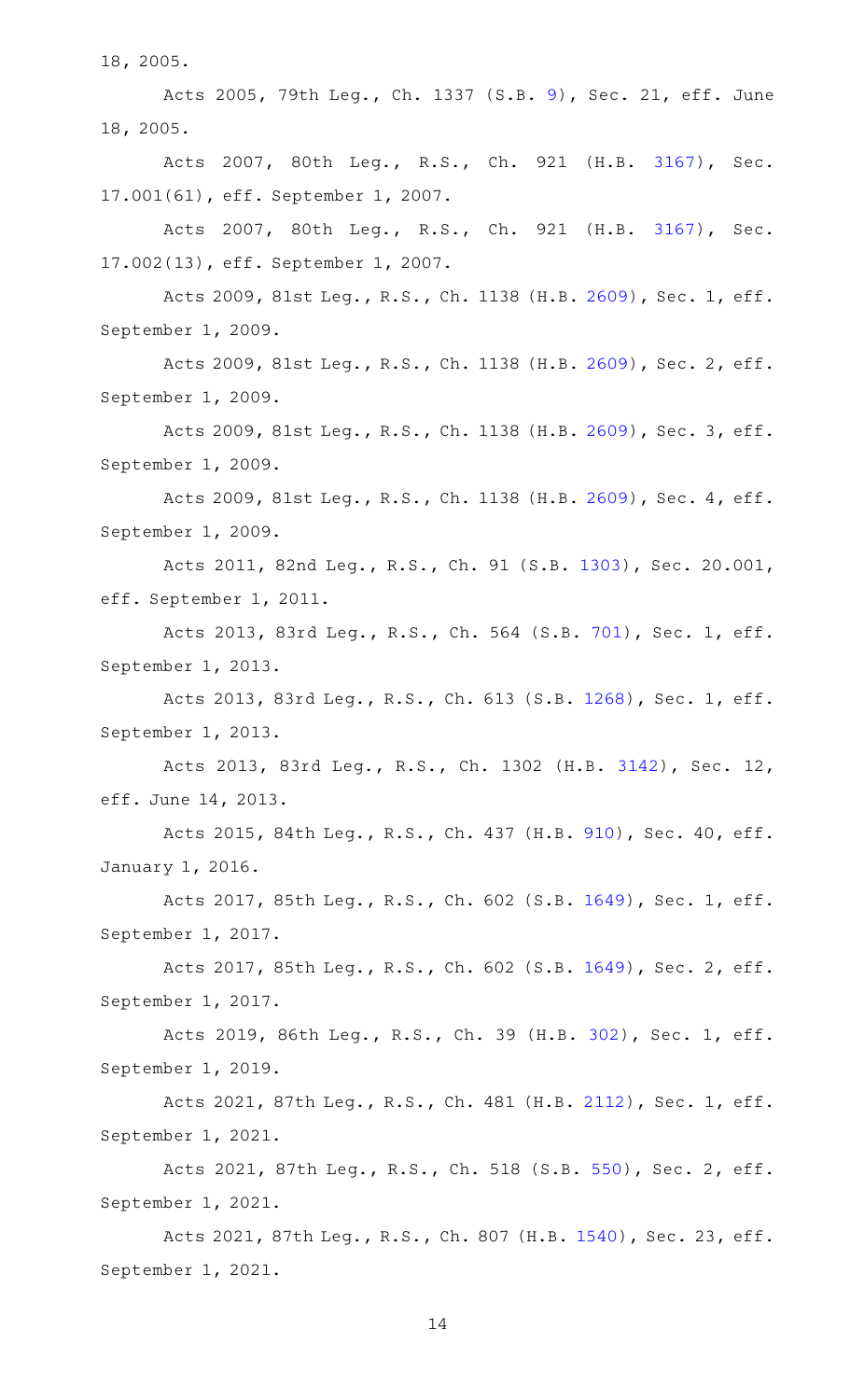Acts 2021, 87th Leg., R.S., Ch. 807 (H.B. [1540\)](http://www.legis.state.tx.us/tlodocs/87R/billtext/html/HB01540F.HTM), Sec. 24, eff. September 1, 2021.

Acts 2021, 87th Leg., R.S., Ch. 807 (H.B. [1540\)](http://www.legis.state.tx.us/tlodocs/87R/billtext/html/HB01540F.HTM), Sec. 25, eff. September 1, 2021.

Acts 2021, 87th Leg., R.S., Ch. 809 (H.B. [1927\)](http://www.legis.state.tx.us/tlodocs/87R/billtext/html/HB01927F.HTM), Sec. 17, eff. September 1, 2021.

Acts 2021, 87th Leg., R.S., Ch. 1008 (S.B. [20](http://www.legis.state.tx.us/tlodocs/87R/billtext/html/SB00020F.HTM)), Sec. 4, eff. September 1, 2021.

Sec. 30.06. TRESPASS BY LICENSE HOLDER WITH A CONCEALED HANDGUN. (a) A license holder commits an offense if the license holder:

(1) carries a concealed handgun under the authority of Subchapter [H](http://www.statutes.legis.state.tx.us/GetStatute.aspx?Code=GV&Value=411.171), Chapter [411,](http://www.statutes.legis.state.tx.us/GetStatute.aspx?Code=GV&Value=411) Government Code, on property of another without effective consent; and

(2) received notice that entry on the property by a license holder with a concealed handgun was forbidden.

 $(b)$  For purposes of this section, a person receives notice if the owner of the property or someone with apparent authority to act for the owner provides notice to the person by oral or written communication.

 $(c)$  In this section:

(1) "Entry" has the meaning assigned by Section [30.05\(](http://www.statutes.legis.state.tx.us/GetStatute.aspx?Code=PE&Value=30.05)b).

(2) "License holder" has the meaning assigned by Section [46.03.](http://www.statutes.legis.state.tx.us/GetStatute.aspx?Code=PE&Value=46.03)

(3) "Written communication" means:

(A) a card or other document on which is written language identical to the following: "Pursuant to Section [30.06](http://www.statutes.legis.state.tx.us/GetStatute.aspx?Code=PE&Value=30.06), Penal Code (trespass by license holder with a concealed handgun), a person licensed under Subchapter [H](http://www.statutes.legis.state.tx.us/GetStatute.aspx?Code=GV&Value=411.171), Chapter [411,](http://www.statutes.legis.state.tx.us/GetStatute.aspx?Code=GV&Value=411) Government Code (handgun licensing law), may not enter this property with a concealed handgun"; or

 $(B)$  a sign posted on the property that:

(i) includes the language described by Paragraph (A) in both English and Spanish;

(ii) appears in contrasting colors with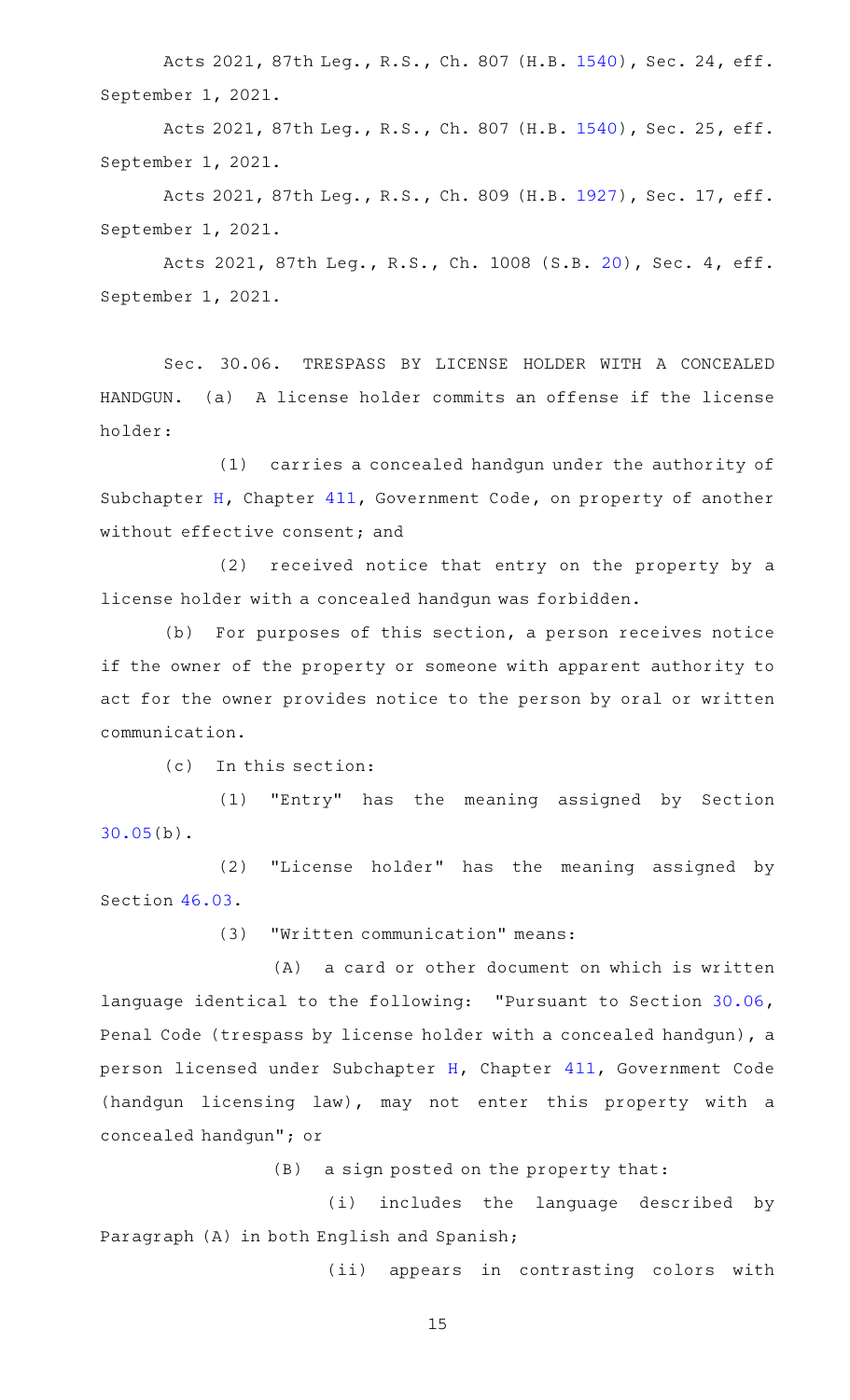block letters at least one inch in height; and

(iii) is displayed in a conspicuous manner clearly visible to the public.

(d) An offense under this section is a Class C misdemeanor punishable by a fine not to exceed \$200, except that the offense is a Class A misdemeanor if it is shown on the trial of the offense that, after entering the property, the license holder was personally given the notice by oral communication described by Subsection (b) and subsequently failed to depart.

(e) It is an exception to the application of this section that the property on which the license holder carries a handgun is owned or leased by a governmental entity and is not a premises or other place on which the license holder is prohibited from carrying the handgun under Section [46.03.](http://www.statutes.legis.state.tx.us/GetStatute.aspx?Code=PE&Value=46.03)

(e-1) It is a defense to prosecution under this section that:

 $(1)$  the license holder is:

(A) an owner of an apartment in a condominium regime governed by Chapter [81,](http://www.statutes.legis.state.tx.us/GetStatute.aspx?Code=PR&Value=81) Property Code;

(B) an owner of a condominium unit governed by Chapter [82,](http://www.statutes.legis.state.tx.us/GetStatute.aspx?Code=PR&Value=82) Property Code;

(C) a tenant or guest of an owner described by Paragraph (A) or (B); or

(D) a guest of a tenant of an owner described by Paragraph (A) or (B); and

 $(2)$  the license holder:

(A) carries or stores a handgun in the condominium apartment or unit owner 's apartment or unit;

(B) carries a handgun directly en route to or from the condominium apartment or unit owner's apartment or unit;

(C) carries a handgun directly en route to or from the license holder's vehicle located in a parking area provided for residents or guests of the condominium property; or

(D) carries or stores a handgun in the license holder 's vehicle located in a parking area provided for residents or guests of the condominium property.

(e-2) It is a defense to prosecution under this section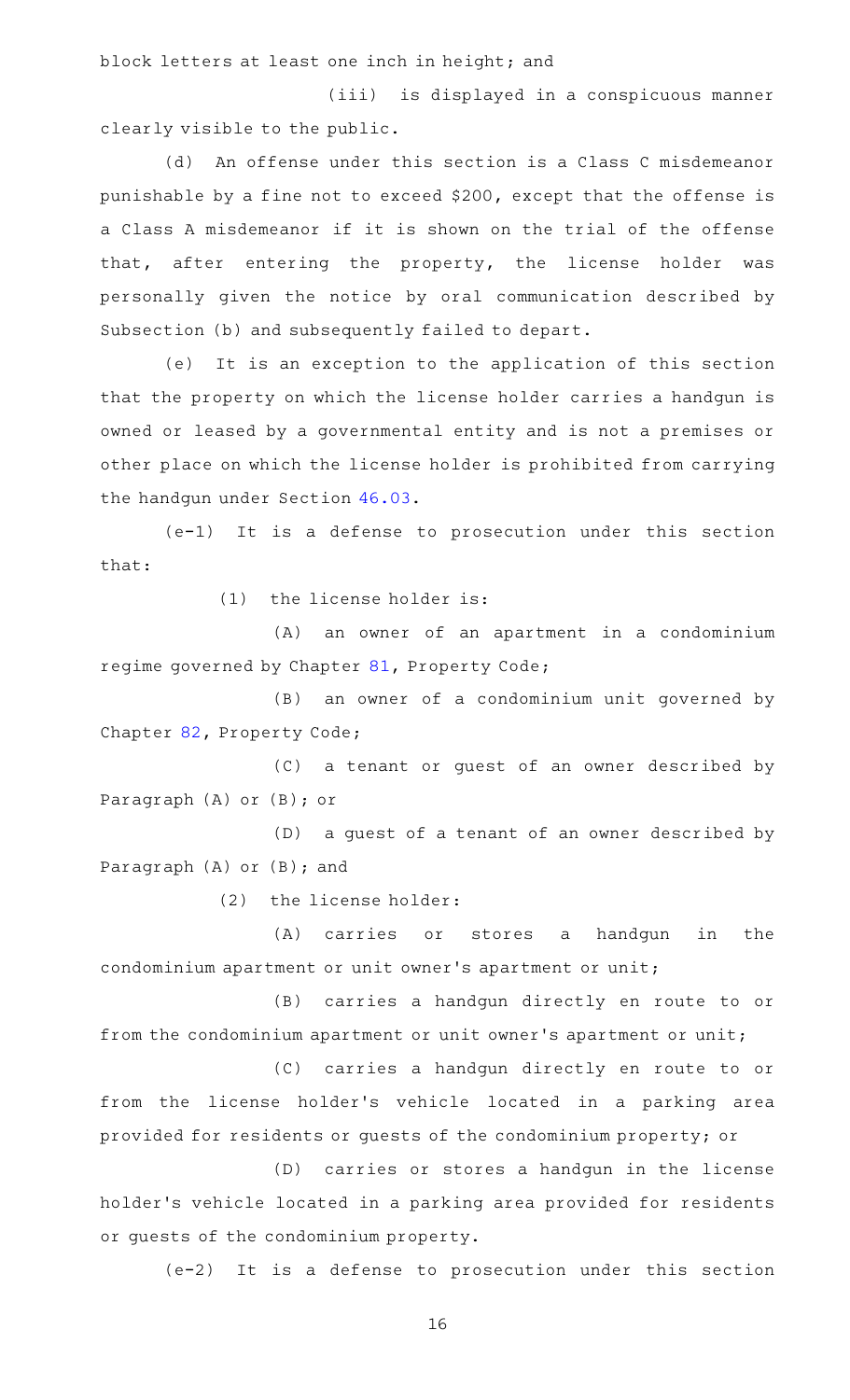that:

(1) the license holder is a tenant of a leased premises governed by Chapter [92,](http://www.statutes.legis.state.tx.us/GetStatute.aspx?Code=PR&Value=92) Property Code, or the tenant 's guest; and

(2) the license holder:

(A) carries or stores a handgun in the tenant's rental unit;

(B) carries a handgun directly en route to or from the tenant's rental unit;

(C) carries a handgun directly en route to or from the license holder's vehicle located in a parking area provided for tenants or guests by the landlord of the leased premises; or

(D) carries or stores a handgun in the license holder 's vehicle located in a parking area provided for tenants or guests by the landlord of the leased premises.

(e-3) It is a defense to prosecution under this section that:

(1) the license holder is a tenant of a manufactured home lot governed by Chapter [94,](http://www.statutes.legis.state.tx.us/GetStatute.aspx?Code=PR&Value=94) Property Code, or the tenant's guest; and

 $(2)$  the license holder:

(A) carries or stores a handgun in the tenant's manufactured home;

(B) carries a handgun directly en route to or from the tenant 's manufactured home;

(C) carries a handgun directly en route to or from the license holder's vehicle located in a parking area provided for tenants or tenants' guests by the landlord of the leased premises; or

(D) carries or stores a handgun in the license holder 's vehicle located in a parking area provided for tenants or tenants' guests by the landlord of the leased premises.

 $(e-4)$  It is a defense to prosecution under this section that the license holder is a guest of a hotel, as defined by Section [2155.101](http://www.statutes.legis.state.tx.us/GetStatute.aspx?Code=OC&Value=2155.101), Occupations Code, and the license holder:

(1) carries or stores a handgun in the license holder's hotel room;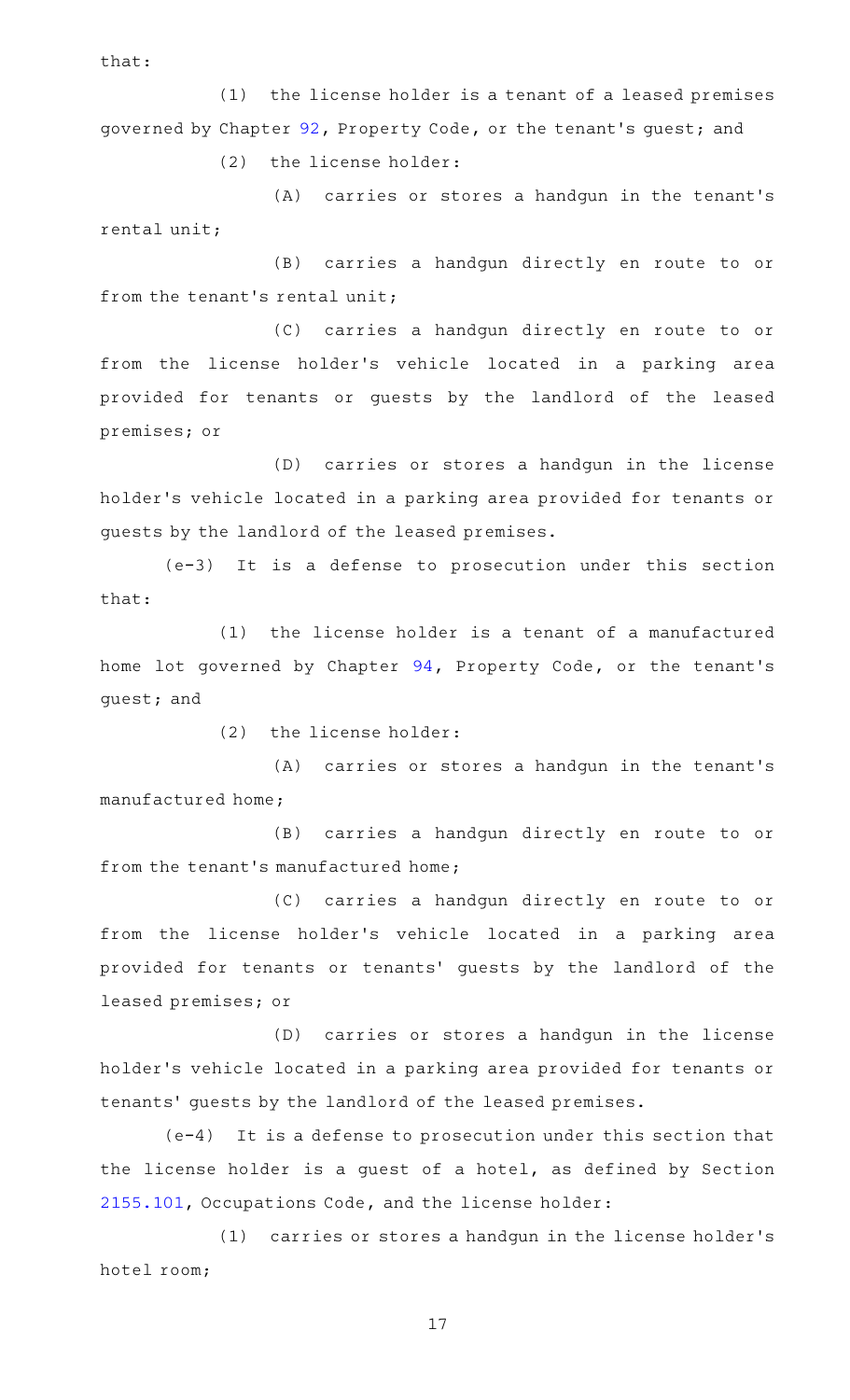(2) carries a handgun directly en route to or from the hotel or the license holder 's hotel room;

(3) carries a handgun directly en route to or from the license holder 's vehicle located on the hotel property, including a vehicle in a parking area provided for hotel guests; or

(4) carries or stores a handgun in the license holder's vehicle located on the hotel property, including a vehicle in a parking area provided for hotel guests.

 $(f)$  It is a defense to prosecution under this section that the license holder is volunteer emergency services personnel, as defined by Section [46.01.](http://www.statutes.legis.state.tx.us/GetStatute.aspx?Code=PE&Value=46.01)

 $(f-1)$  It is a defense to prosecution under this section that the license holder is a first responder, as defined by Section [46.01,](http://www.statutes.legis.state.tx.us/GetStatute.aspx?Code=PE&Value=46.01) who:

(1) holds an unexpired certificate of completion under Section [411.184](http://www.statutes.legis.state.tx.us/GetStatute.aspx?Code=GV&Value=411.184), Government Code, at the time of engaging in the applicable conduct;

(2) was engaged in the actual discharge of the first responder 's duties while carrying the handgun; and

(3) was employed or supervised by a municipality or county to which Chapter [179,](http://www.statutes.legis.state.tx.us/GetStatute.aspx?Code=LG&Value=179) Local Government Code, applies.

(g) It is a defense to prosecution under this section that the license holder was personally given notice by oral communication described by Subsection (b) and promptly departed from the property.

Added by Acts 1997, 75th Leg., ch. 1261, Sec. 23, eff. Sept. 1, 1997. Amended by Acts 1999, 76th Leg., ch. 62, Sec. 9.24, eff. Sept. 1, 1999; Acts 2003, 78th Leg., ch. 1178, Sec. 2, eff. Sept. 1, 2003.

Amended by:

Acts 2015, 84th Leg., R.S., Ch. 437 (H.B. [910\)](http://www.legis.state.tx.us/tlodocs/84R/billtext/html/HB00910F.HTM), Sec. 41, eff. January 1, 2016.

Acts 2015, 84th Leg., R.S., Ch. 437 (H.B. [910\)](http://www.legis.state.tx.us/tlodocs/84R/billtext/html/HB00910F.HTM), Sec. 42, eff. January 1, 2016.

Acts 2015, 84th Leg., R.S., Ch. 437 (H.B. [910\)](http://www.legis.state.tx.us/tlodocs/84R/billtext/html/HB00910F.HTM), Sec. 43, eff. January 1, 2016.

Acts 2017, 85th Leg., R.S., Ch. 1143 (H.B. [435](http://www.legis.state.tx.us/tlodocs/85R/billtext/html/HB00435F.HTM)), Sec. 8, eff.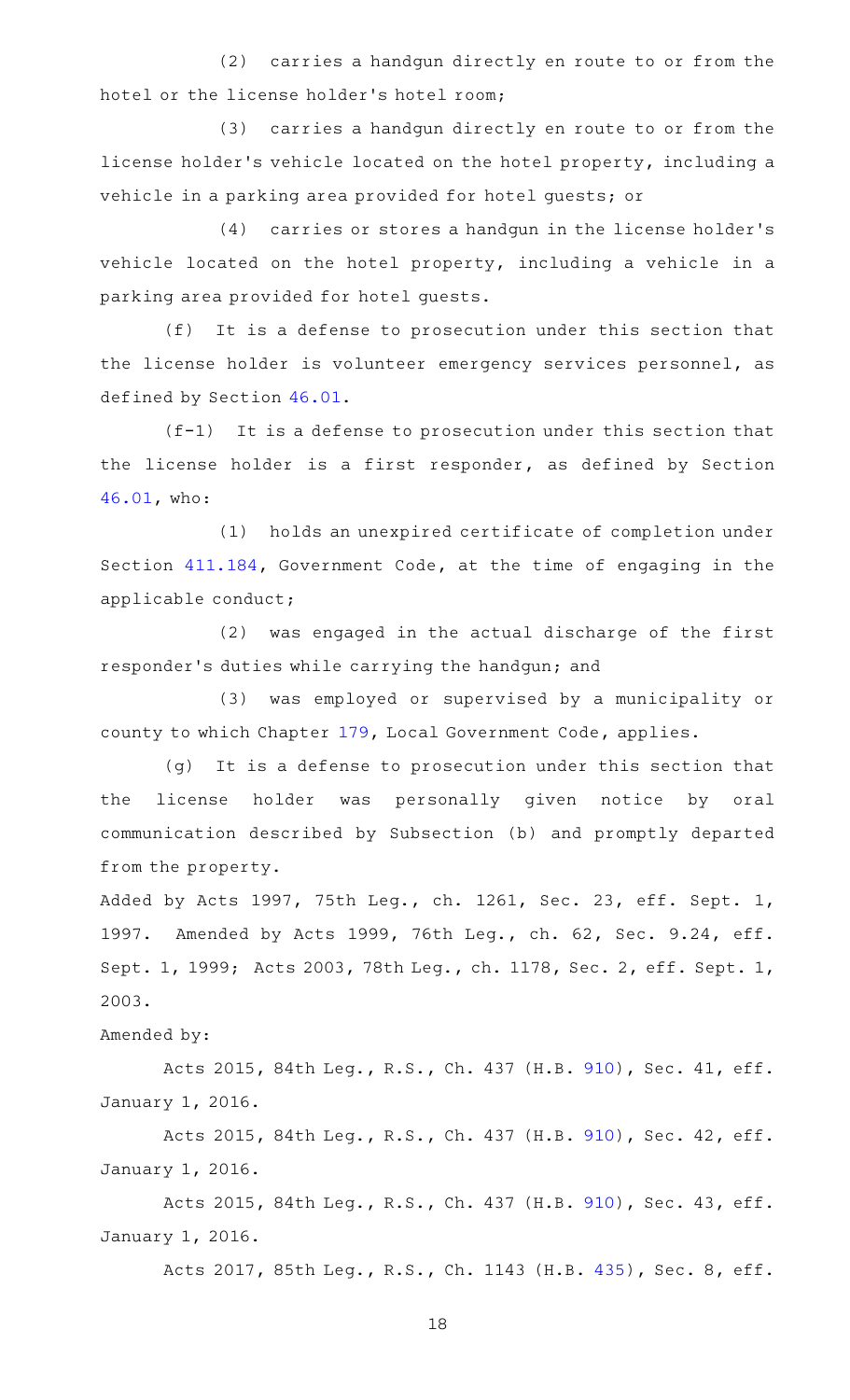September 1, 2017.

Acts 2019, 86th Leg., R.S., Ch. 39 (H.B. [302](http://www.legis.state.tx.us/tlodocs/86R/billtext/html/HB00302F.HTM)), Sec. 2, eff. September 1, 2019.

Acts 2019, 86th Leg., R.S., Ch. 250 (H.B. [121](http://www.legis.state.tx.us/tlodocs/86R/billtext/html/HB00121F.HTM)), Sec. 1, eff. September 1, 2019.

Acts 2021, 87th Leg., R.S., Ch. 809 (H.B. [1927\)](http://www.legis.state.tx.us/tlodocs/87R/billtext/html/HB01927F.HTM), Sec. 18, eff. September 1, 2021.

Acts 2021, 87th Leg., R.S., Ch. 809 (H.B. [1927\)](http://www.legis.state.tx.us/tlodocs/87R/billtext/html/HB01927F.HTM), Sec. 19, eff. September 1, 2021.

Acts 2021, 87th Leg., R.S., Ch. 1008 (S.B. [20](http://www.legis.state.tx.us/tlodocs/87R/billtext/html/SB00020F.HTM)), Sec. 5, eff. September 1, 2021.

Acts 2021, 87th Leg., R.S., Ch. 1026 (H.B. [1069](http://www.legis.state.tx.us/tlodocs/87R/billtext/html/HB01069F.HTM)), Sec. 5, eff. September 1, 2021.

Sec. 30.07. TRESPASS BY LICENSE HOLDER WITH AN OPENLY CARRIED HANDGUN. (a) A license holder commits an offense if the license holder:

(1) openly carries a handgun under the authority of Subchapter [H](http://www.statutes.legis.state.tx.us/GetStatute.aspx?Code=GV&Value=411.171), Chapter [411,](http://www.statutes.legis.state.tx.us/GetStatute.aspx?Code=GV&Value=411) Government Code, on property of another without effective consent; and

(2) received notice that entry on the property by a license holder openly carrying a handgun was forbidden.

(b) For purposes of this section, a person receives notice if the owner of the property or someone with apparent authority to act for the owner provides notice to the person by oral or written communication.

 $(c)$  In this section:

(1) "Entry" has the meaning assigned by Section [30.05\(](http://www.statutes.legis.state.tx.us/GetStatute.aspx?Code=PE&Value=30.05)b).

(2) "License holder" has the meaning assigned by Section [46.03.](http://www.statutes.legis.state.tx.us/GetStatute.aspx?Code=PE&Value=46.03)

(3) "Written communication" means:

 $(A)$  a card or other document on which is written language identical to the following: "Pursuant to Section [30.07](http://www.statutes.legis.state.tx.us/GetStatute.aspx?Code=PE&Value=30.07), Penal Code (trespass by license holder with an openly carried handgun), a person licensed under Subchapter [H](http://www.statutes.legis.state.tx.us/GetStatute.aspx?Code=GV&Value=411.171), Chapter [411](http://www.statutes.legis.state.tx.us/GetStatute.aspx?Code=GV&Value=411), Government Code (handgun licensing law), may not enter this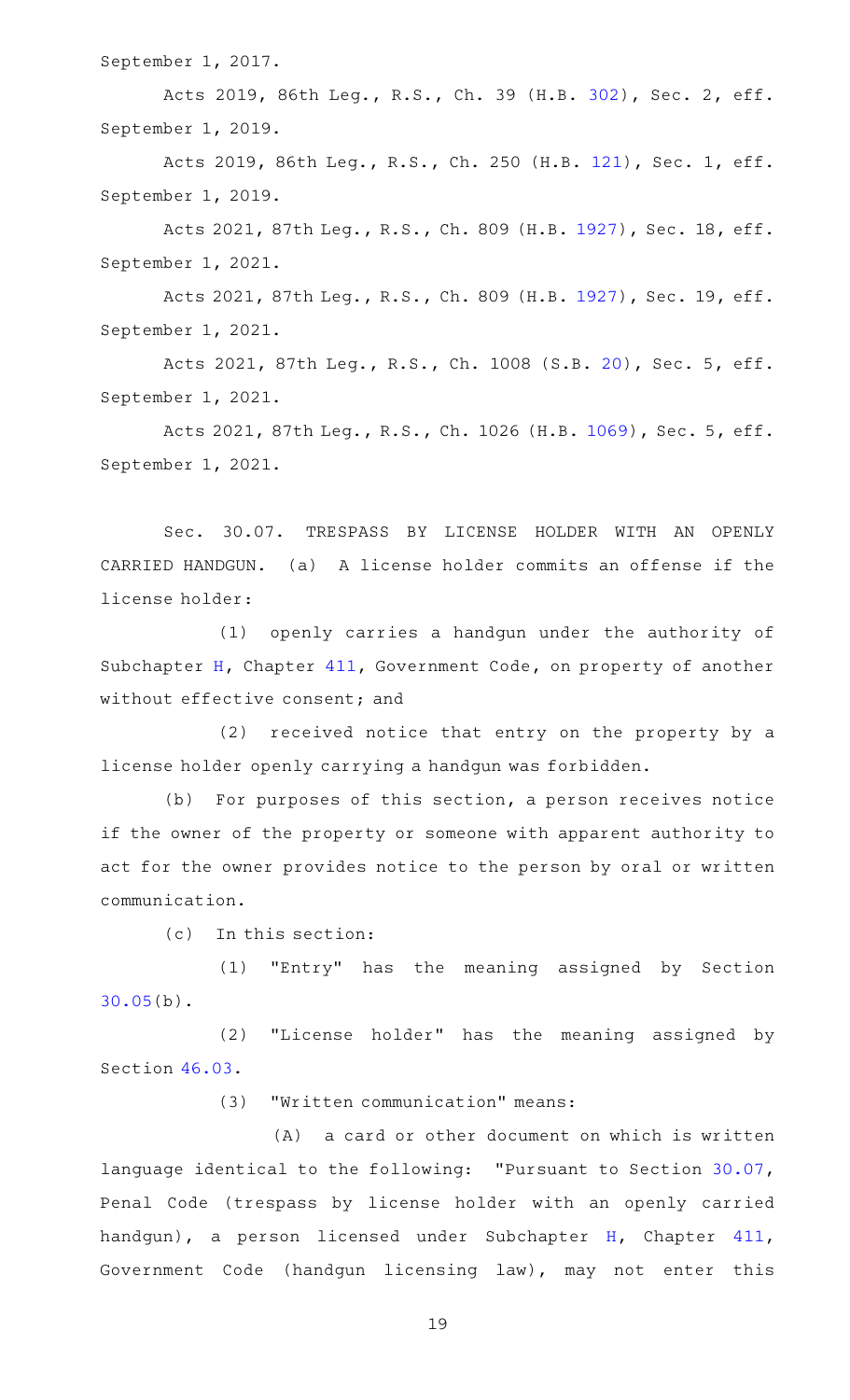property with a handgun that is carried openly"; or

 $(B)$  a sign posted on the property that:

(i) includes the language described by Paragraph (A) in both English and Spanish;

(ii) appears in contrasting colors with block letters at least one inch in height; and

(iii) is displayed in a conspicuous manner clearly visible to the public at each entrance to the property.

(d) An offense under this section is a Class C misdemeanor punishable by a fine not to exceed \$200, except that the offense is a Class A misdemeanor if it is shown on the trial of the offense that, after entering the property, the license holder was personally given the notice by oral communication described by Subsection (b) and subsequently failed to depart.

(e) It is an exception to the application of this section that the property on which the license holder openly carries the handgun is owned or leased by a governmental entity and is not a premises or other place on which the license holder is prohibited from carrying the handgun under Section [46.03.](http://www.statutes.legis.state.tx.us/GetStatute.aspx?Code=PE&Value=46.03)

 $(e-1)$  It is a defense to prosecution under this section that:

 $(1)$  the license holder is:

(A) an owner of an apartment in a condominium regime governed by Chapter [81,](http://www.statutes.legis.state.tx.us/GetStatute.aspx?Code=PR&Value=81) Property Code;

(B) an owner of a condominium unit governed by Chapter [82,](http://www.statutes.legis.state.tx.us/GetStatute.aspx?Code=PR&Value=82) Property Code;

(C) a tenant or guest of an owner described by Paragraph (A) or (B); or

(D) a guest of a tenant of an owner described by Paragraph (A) or (B); and

(2) the license holder:

(A) carries or stores a handgun in the condominium apartment or unit owner 's apartment or unit;

(B) carries a handgun directly en route to or from the condominium apartment or unit owner's apartment or unit;

(C) carries a handgun directly en route to or from the license holder's vehicle located in a parking area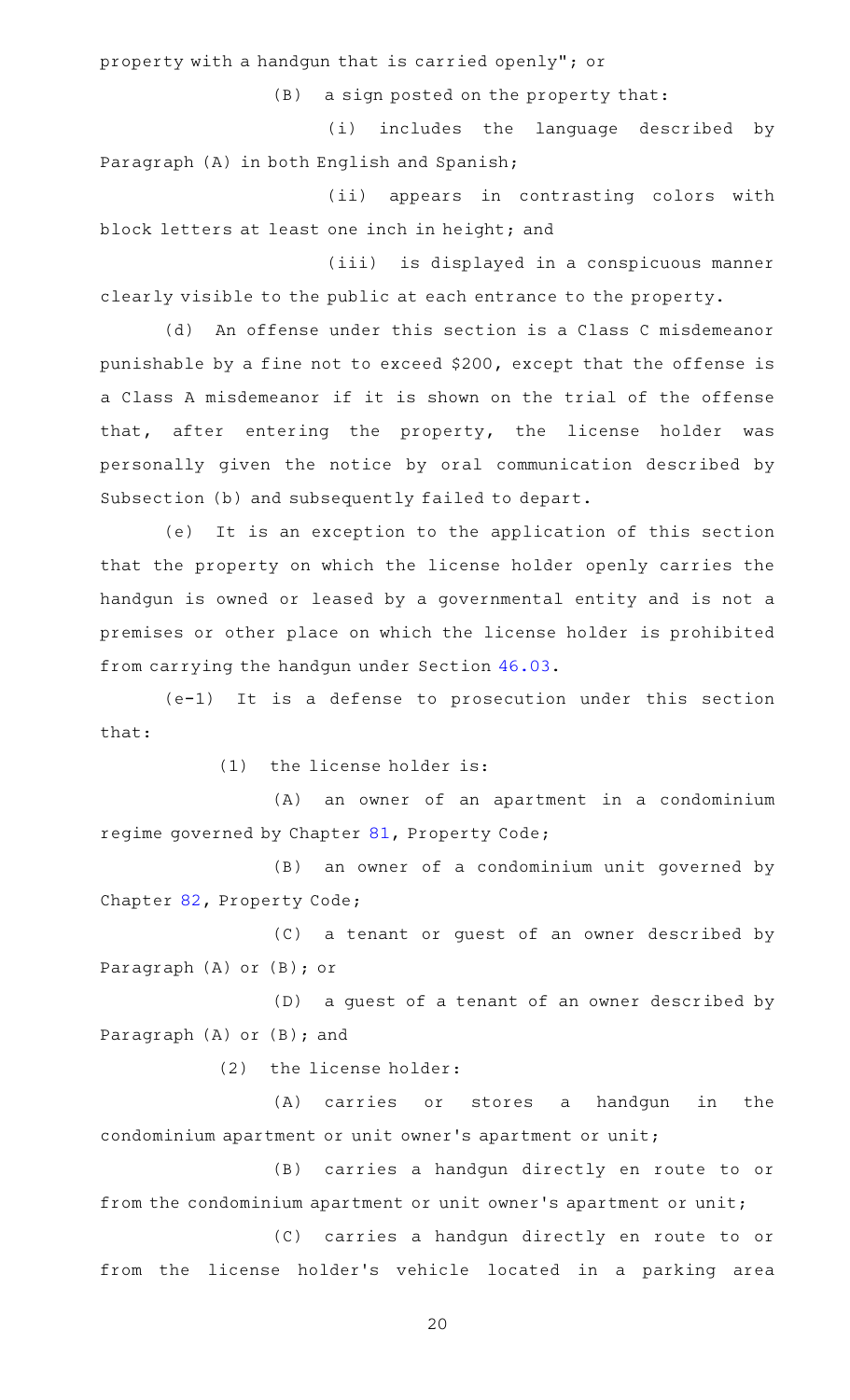provided for residents or guests of the condominium property; or

(D) carries or stores a handgun in the license holder 's vehicle located in a parking area provided for residents or guests of the condominium property.

 $(e-2)$  It is a defense to prosecution under this section that:

(1) the license holder is a tenant of a leased premises governed by Chapter [92,](http://www.statutes.legis.state.tx.us/GetStatute.aspx?Code=PR&Value=92) Property Code, or the tenant 's guest; and

(2) the license holder:

(A) carries or stores a handgun in the tenant's rental unit;

(B) carries a handgun directly en route to or from the tenant 's rental unit;

(C) carries a handgun directly en route to or from the license holder's vehicle located in a parking area provided for tenants or guests by the landlord of the leased premises; or

(D) carries or stores a handgun in the license holder 's vehicle located in a parking area provided for tenants or guests by the landlord of the leased premises.

(e-3) It is a defense to prosecution under this section that:

(1) the license holder is a tenant of a manufactured home lot governed by Chapter [94,](http://www.statutes.legis.state.tx.us/GetStatute.aspx?Code=PR&Value=94) Property Code, or the tenant 's guest; and

(2) the license holder:

(A) carries or stores a handgun in the tenant's manufactured home;

(B) carries a handgun directly en route to or from the tenant 's manufactured home;

(C) carries a handgun directly en route to or from the license holder's vehicle located in a parking area provided for tenants or tenants' guests by the landlord of the leased premises; or

(D) carries or stores a handgun in the license holder 's vehicle located in a parking area provided for tenants or tenants' guests by the landlord of the leased premises.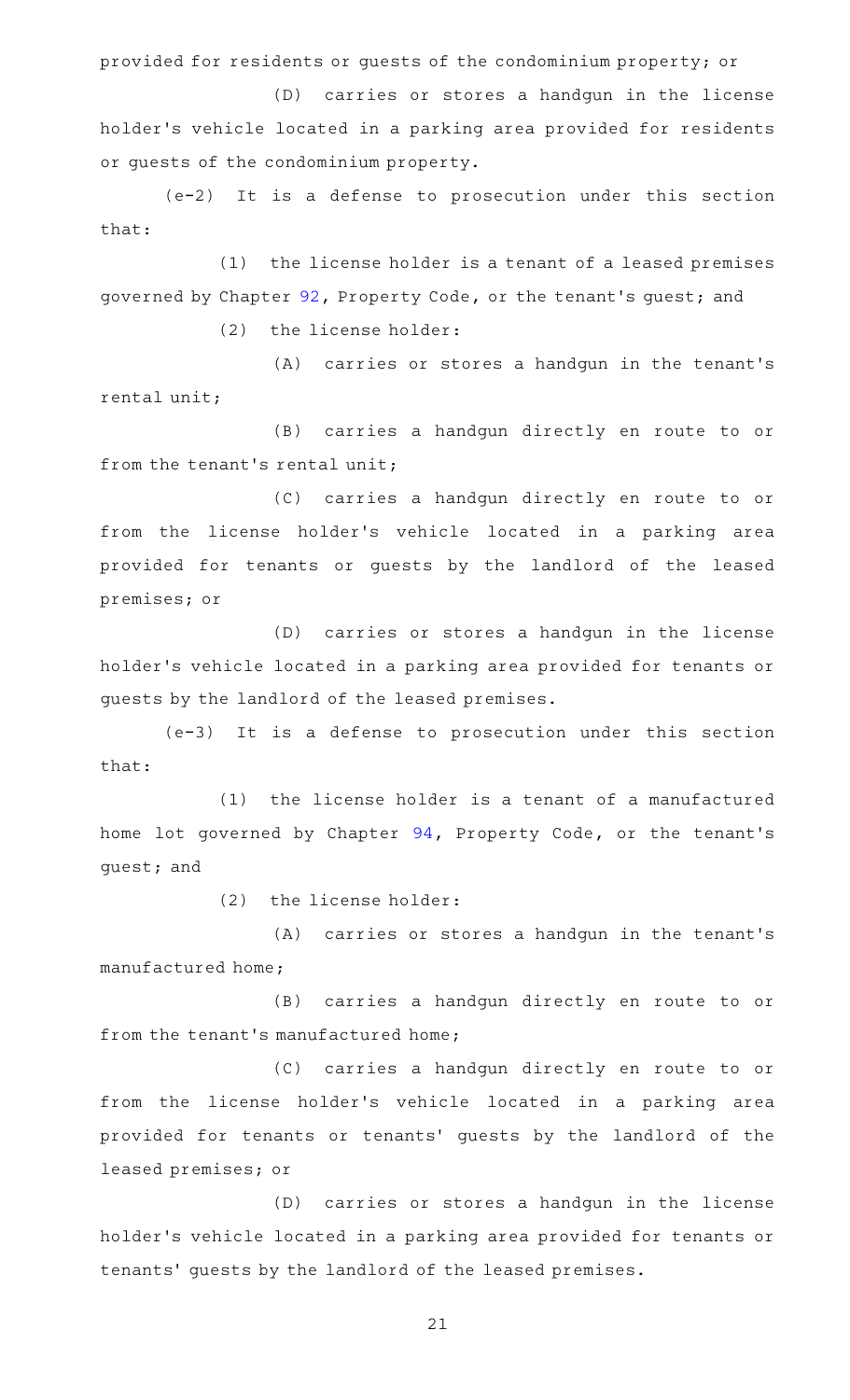$(e-4)$  It is a defense to prosecution under this section that the license holder is a guest of a hotel, as defined by Section [2155.101](http://www.statutes.legis.state.tx.us/GetStatute.aspx?Code=OC&Value=2155.101), Occupations Code, and the license holder:

(1) carries or stores a handgun in the license holder's hotel room;

(2) carries a handgun directly en route to or from the hotel or the license holder 's hotel room;

(3) carries a handgun directly en route to or from the license holder 's vehicle located on the hotel property, including a vehicle in a parking area provided for hotel guests; or

(4) carries or stores a handgun in the license holder's vehicle located on the hotel property, including a vehicle in a parking area provided for hotel guests.

(f) It is not a defense to prosecution under this section that the handgun was carried in a holster.

(g) It is a defense to prosecution under this section that the license holder is volunteer emergency services personnel, as defined by Section [46.01.](http://www.statutes.legis.state.tx.us/GetStatute.aspx?Code=PE&Value=46.01)

 $(g-1)$  It is a defense to prosecution under this section that the license holder is a first responder, as defined by Section [46.01,](http://www.statutes.legis.state.tx.us/GetStatute.aspx?Code=PE&Value=46.01) who:

(1) holds an unexpired certificate of completion under Section [411.184](http://www.statutes.legis.state.tx.us/GetStatute.aspx?Code=GV&Value=411.184), Government Code, at the time of engaging in the applicable conduct;

(2) was engaged in the actual discharge of the first responder 's duties while carrying the handgun; and

(3) was employed or supervised by a municipality or county to which Chapter [179,](http://www.statutes.legis.state.tx.us/GetStatute.aspx?Code=LG&Value=179) Local Government Code, applies.

(h) It is a defense to prosecution under this section that the license holder was personally given notice by oral communication described by Subsection (b) and promptly departed from the property.

Added by Acts 2015, 84th Leg., R.S., Ch. 437 (H.B. [910\)](http://www.legis.state.tx.us/tlodocs/84R/billtext/html/HB00910F.HTM), Sec. 44, eff. January 1, 2016.

Amended by:

Acts 2017, 85th Leg., R.S., Ch. 1143 (H.B. [435](http://www.legis.state.tx.us/tlodocs/85R/billtext/html/HB00435F.HTM)), Sec. 9, eff. September 1, 2017.